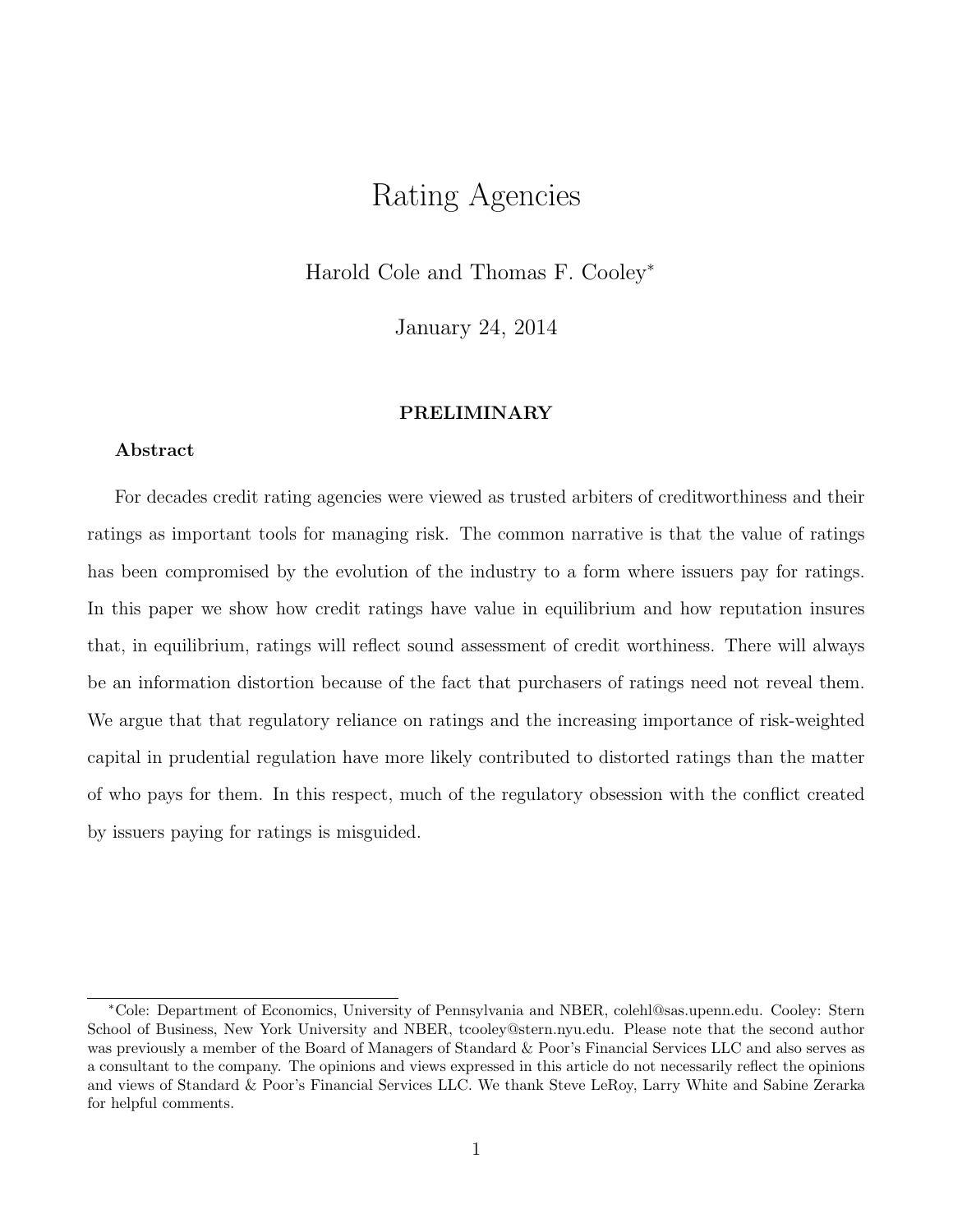# 1 Introduction

Credit ratings, which are described as forward looking opinions of the relative credit worthiness of an entity or debt issue, are signals of the likelihood that the terms of a credit contract will be fully honored. They are important elements in the allocation of capital in the economy because they can influence the cost of borrowing for issuers and the rate of return for investors.<sup>1</sup> In this paper we study how credit signals are provided and why they have value in equilibrium.

Many commentators on the financial crisis of 2007-2009 have argued that the major credit rating agencies – Fitch, Moody's, and Standard  $&$  Poor's – played a role in the crisis by assigning unrealistically high ratings to mortgage-backed securities, in particular to the upper tranches of collateralized debt obligations. Credit rating agencies are singled out in the Dodd-Frank Financial Reform Act as requiring further regulation and oversight. The Financial Crisis Inquiry Commission, which studied the root causes of the financial crisis, attributed many of the failures in financial markets to the fact that " ...major firms and investors blindly relied on credit rating agencies as their arbiters of risk."<sup>2</sup> This view of credit ratings and the firms that provide them as villains in the financial system represents a remarkable turnaround. For more than a century the credit rating agencies were viewed as important and valuable agents in the system, a view that was underscored by the fact that regulators at all levels relied on them to manage risk-taking in markets.

The ratings business began in 1909 when John Moody first began to offer ratings on corporate bonds. He was followed in 1916 by the Poor's Publishing Company, in 1922 by the Standard Statistics Company and in 1924 by Fitch Publishing Co. All of these publishers initially sold their ratings directly to investors. These credit ratings clearly had value for investors because they provided an independent assessment of the likelihood that the terms of debt contracts would be honored and investors continued to purchase the ratings.

Financial regulators also began to view credit ratings as a valuable tool for managing risktaking in financial markets. The first distinction between investment grade and non-investment

<sup>&</sup>lt;sup>1</sup>This sentence waffles a bit because the direction of influence is not always the one anticipated– for example, where sovereign ratings are concerned. These are essentially anomalies.

<sup>2</sup>Financial Crisis Inquiry Commission, 2011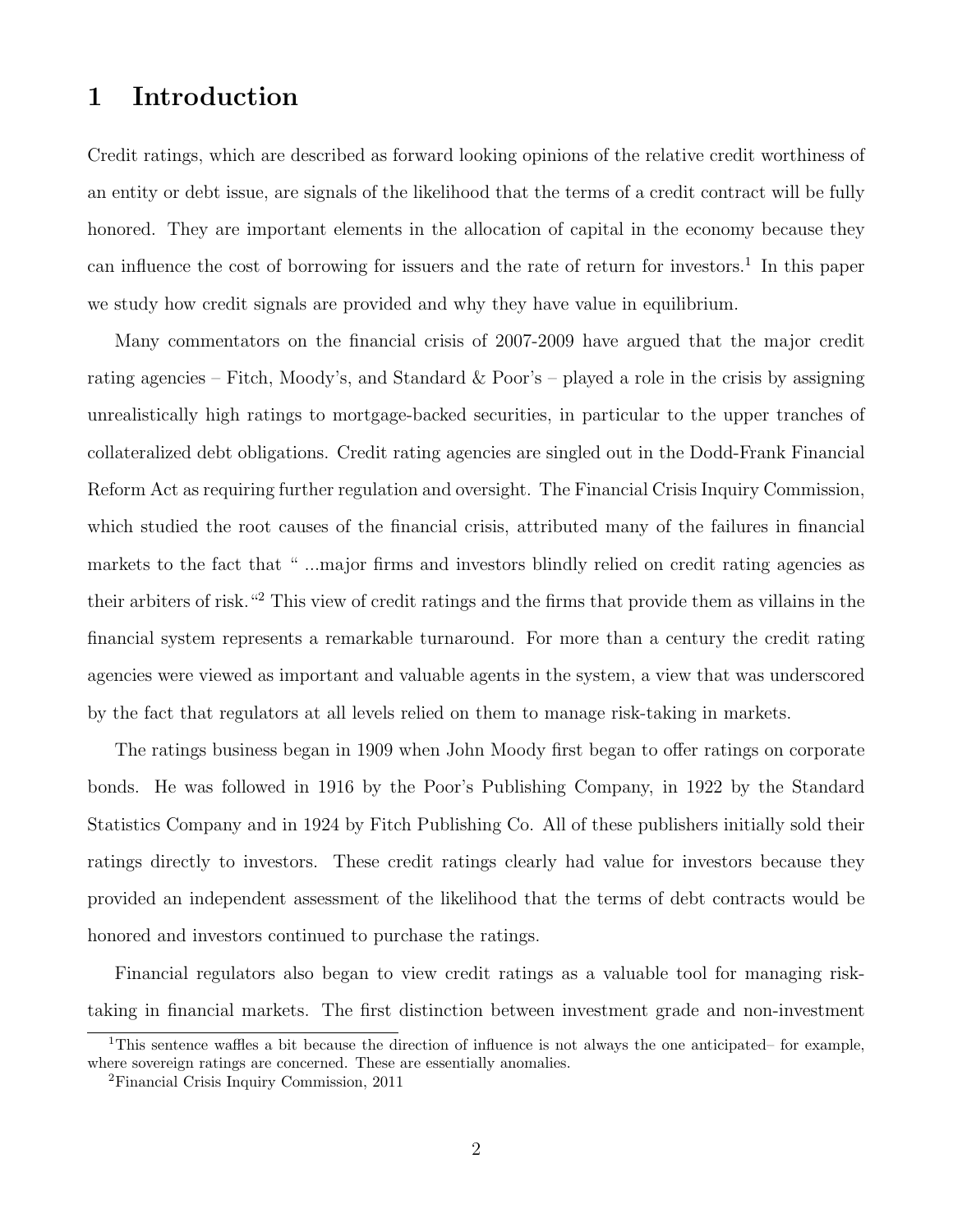grade securities in regulation was made in 1931 when the Office of the Controller of the Currency (OCC) ruled that bonds rated BBB or better could be carried on the balance sheets of banks at book value but lower rated bonds had to be marked to market. In 1936, the Federal Reserve Board and the OCC extended the reliance on ratings by ruling that banks could not hold bonds that were not rated investment grade by at least two agencies. From that point on the use of the distinction between investment grade and non-investment grade gradually spread. Throughout the 1940s and 1950s the insurance industry, whose companies were regulated by the states, moved toward a system of rule-based capital requirements where ratings played the crucial role.

A major shift in the regulatory reliance on ratings occurred in 1975 when the Securities and Exchange Commission introduced the concept of Nationally Recognized Statistical Ratings Organizations (NRSROs), initially Moodys, Standard & Poor's, and Fitch. At the same time the SEC imposed on broker dealers capital requirements that relied on ratings issued by NRSROs. Beginning in 1982 the SEC also simplified disclosure requirements for issuers of investment grade securities. In 1974 the Employee Retirement and Income Security Act was passed and signed into law initiating another major category of regulatory reliance on ratings. Administered by the Department of Labor, ERISA began to reference ratings. ERISA has been amended several times and since 1989 the DOL has permitted pension funds to invest in asset backed pass-through securities provided they are rated in one of the three highest categories by at least one of the four largest NRSROs. In 1989 the Financial Institutions Reform, Recovery and Enforcement Act prohibited Savings and Loan organizations from investing in non-investment grade securities. And in 1991 the Investment Company Act of 1940 was amended to require money market mutual funds to limit their investments to securities that are rated in one of the two highest categories by at least two NRSROs. There were other modifications to regulations that further increased the reliance on ratings but the ones just cited enshrined the use of ratings by NRSROs into the regulatory architecture in the U.S.

Although they increased the reliance on ratings steadily over time regulators also began to view the ratings agencies as requiring regulation when the business model changed from the "investor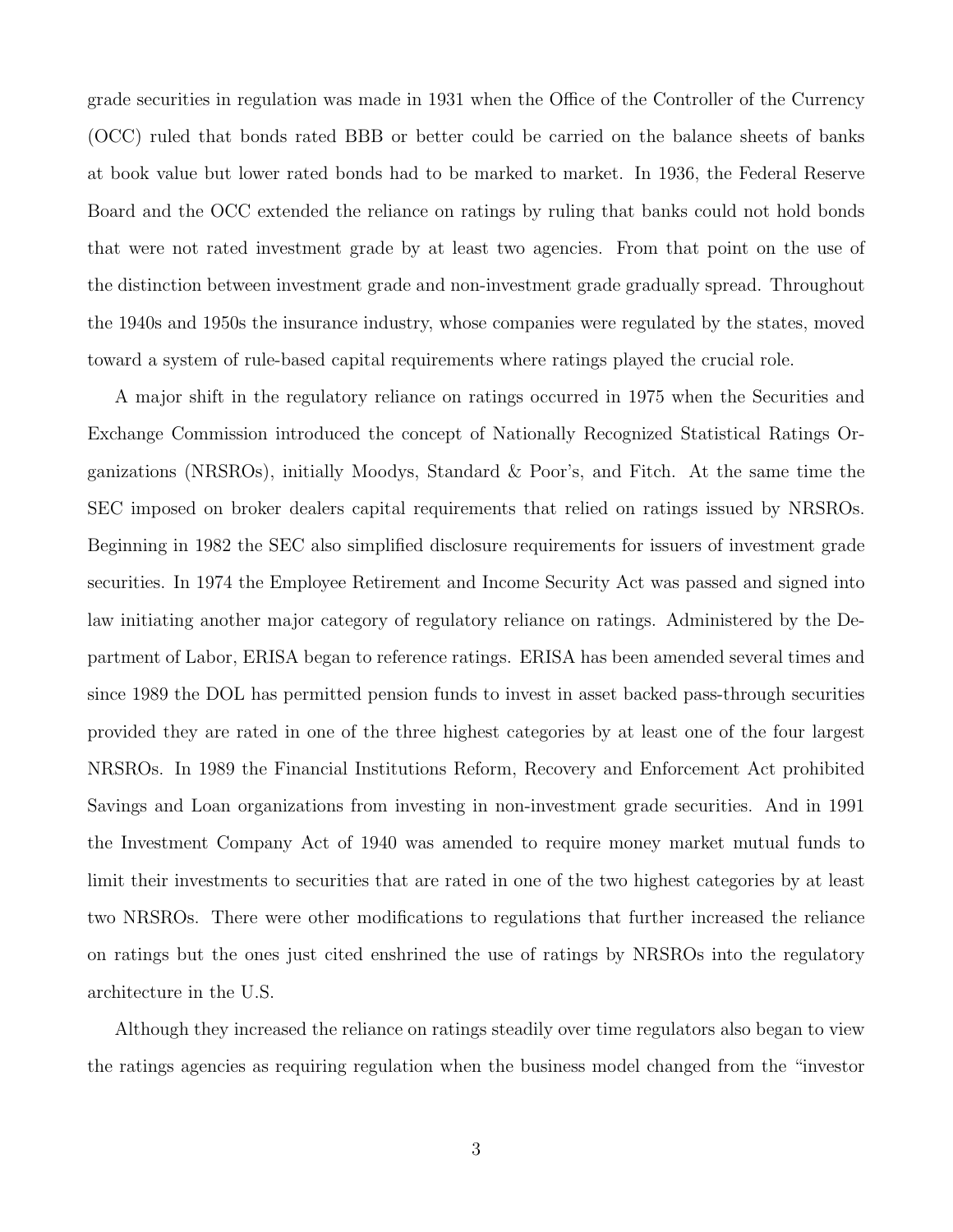pays" structure to an "issuer pays" model in the 1970s.<sup>3</sup> This was a concern because when the issuer both chooses the agency to rate its securities and pays for the rating there is a potential conflict of interest. The issuers of credit instruments clearly want higher ratings to lower their cost of raising capital and can shop among firms to issue that rating. This conflict of interest has been the focus of most suspicion and criticism of the ratings business. But, credit rating agencies base their existence on their ability to provide objective assessments of the credit risk of securities. It is important to understand how this apparent conflict between the issuers of ratings and issuers of debt instruments gets resolved.<sup>4</sup> We will argue that distortions introduced by the regulatory reliance on ratings are far more important in impairing the information quality of credit ratings. Opp, Opp, and Harris (2013), and Bongaerts, Cremers and Goetzman (2013) have also cited the regulatory reliance on ratings as a factor in the buildup of problems with the CRAs.

How did the view of credit rating agencies evolve from one of trusted arbiters of credit worthiness to suspect players in the financial system? In this paper we show how credit signals have value by describing a financial market the includes firms, investors and providers of signals. We show that these signals have value in equilibrium regardless of who pays for them. What causes the signals to become suspect? We argue that the reliance on them by regulators combined with an increase in the demand for "safe" assets relative to the supply are important factors in explaining the evolution of the industry and the informativeness of ratings.

## 2 Environment

We begin by studying the problem of a firm that wants to sell a contingent claim on the output of a production project. The attributes of the claim can be learned with costly effort. Our goal is to understand the role that independent assessments - by rating agencies - play in the market for

<sup>3</sup>Many reasons have been offered for this evolution but a prominent one is that the advent of the Xerox machine undermined the rating agencies' intellectual property protection and that there was a collective action problem for the many investors that made it easier for the ratings agencies to turn to the issuers. Perhaps an equally important reason is that the number of firms seeking access to capital markets increased over time. There was a problem for small and new firms who found it difficult to get rated unless they paid for it

<sup>&</sup>lt;sup>4</sup>It is important to recognize as well that the "investor pays" model would also be subject to conflicts. Currently debt markets are dominated by a few very large firms which have significant market power.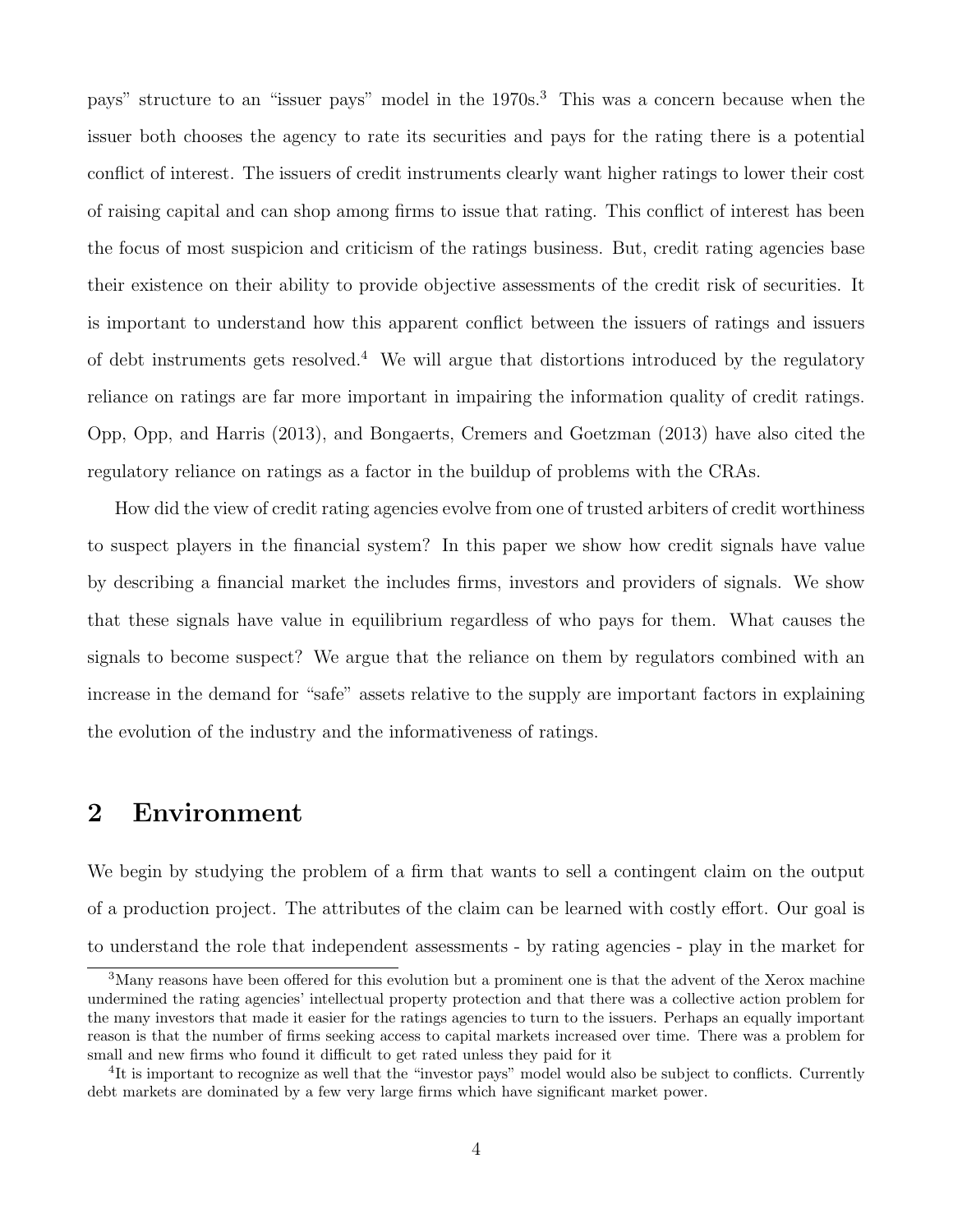these claims. To do that, we present a model that includes firms, investors, and providers of signals (rating agencies). We start by analyzing the behavior of the firms and investors, leaving aside the role of ratings agencies. We consider first a one period model with two subperiods. Later we describe a model in which the period is infinitely repeated and where we can consider the behavior of ratings agencies.

Consider an economy where there is a single final or consumption good in each subperiod. Investors are endowed with a storable consumption good in the first subperiod. Firms are endowed with a Lucas fruit tree which produces output in the second subperiod. In the first subperiod the firms sell their claims on the tree to investors. The firms care only about consumption in the first subperiod and eat the proceeds of their sale right away. The investors care only about second subperiod consumption They invest some of their endowment good in claims on the trees of the firms. Their consumption is the sum of the payouts of their acquired claims and the amount of their endowment good that they stored.

We assume that there is a unit measure of firms. Each firm starts out owning a Lucas fruit tree which produces a stochastic dividend y. There are  $N$  different types of trees. The output of a tree of type *n* is the common draw of a lognormally distributed random variable with mean  $\phi_n$  and s.d.  $\sigma_n$ . The measure of each type is given by  $\mu_n$  for  $n = 1, ..., N$ . We normalize the total number of firms to 1; i.e.  $\sum_{n} \mu_n = 1$ . We will assume that  $\phi_n$  and  $\sigma_n$  are both increasing in n, so firms with higher index trees are riskier but promise a higher expected return  $(e^{\phi_n + \sigma_n^2/2})$ . We could think of the firms of a given type as also being subject to an idiosyncratic shock but, because there are a continuum of each type, the investors (investors) can diversify away this idiosyncratic risk. Hence, we will ignore it.

We assume that there are also a continuum of investors, but that the number of investors is large relative to the number of firms. This will lead the price of any individual firm's security to be high enough that an individual investor can only accumulate a small number of claims on any one firm. We will assume that these investors are risk averse, have CRRA preferences, and we denote their initial wealth W.. We will assume that there are  $I$  different types of these investors,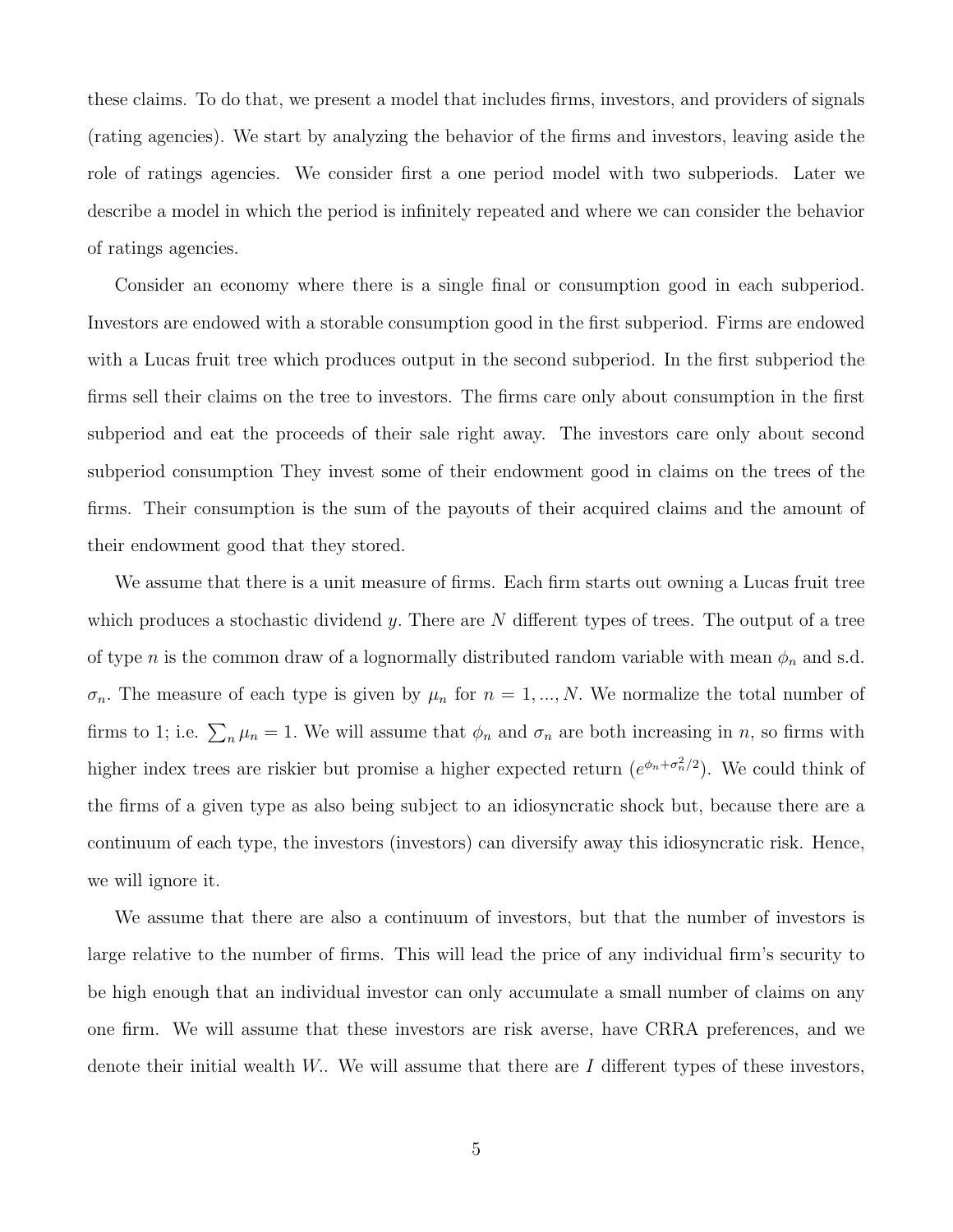where types differ in terms of their risk aversion. We let  $\alpha_i$  denote the risk aversion of a type i investor and  $g_i$  their measure. We denote the total number by  $G = \sum_{i=1}^{I} g_i$ . We will assume that the investors cannot sell insurance to each other and cannot short sell claims on the firms. As a result of this, and the fact that investors have different degrees of risk aversion, there can be an efficiency gain to acquiring knowledge about the risk-type of the firms so as to get the right allocation of claims among the investors.

We assume that a fraction of the firms' types are known, and that a firm or an investor can get more information about a firm whose type is unknown by acquiring a signal at a cost c. For simplicity, we will assume that the signal is a good proxy for the level of creditworthiness and completely reveals the type of a tree (and hence of the firm). We assume that the purchasing of signals cannot be observed. We also assume that an investor cannot bond its actions by showing its portfolio (because, for instance, they can change their position afterwards). We denote by  $\gamma \in [0, 1]$  the fraction of firms whose type is automatically known. So long as  $\gamma > 0$ , the structure of asset markets is not determined by information acquisition and revelation decisions since all asset types are automatically in positive net supply. However the supply of each of these assets will be affected. So long as  $\gamma$  < 1, there is a potential role for information acquisition because there are firms whose types are not known.

### 2.1 No Information Acquisition

We first consider the case in which there is no additional information acquisition and hence the fraction of known firm types is  $\gamma$ . All firms whose type is unknown are ex ante identical from the perspective of an investor, and hence will trade at the same price. In addition, the firms whose type is unknown are distributed the same as in the overall population, and hence the fraction of type *n* is given by  $\mu_n$  given our normalization that the total measure of firms is one. An investor will find it efficient to spread his claims in this fashion since he has no information about these firm. Hence, an investor who acquires  $q^U$  evenly distributed claims on these firms is getting a claim on their average output which we denote by  $Y^U$ . Henceforth, we will assume that investors always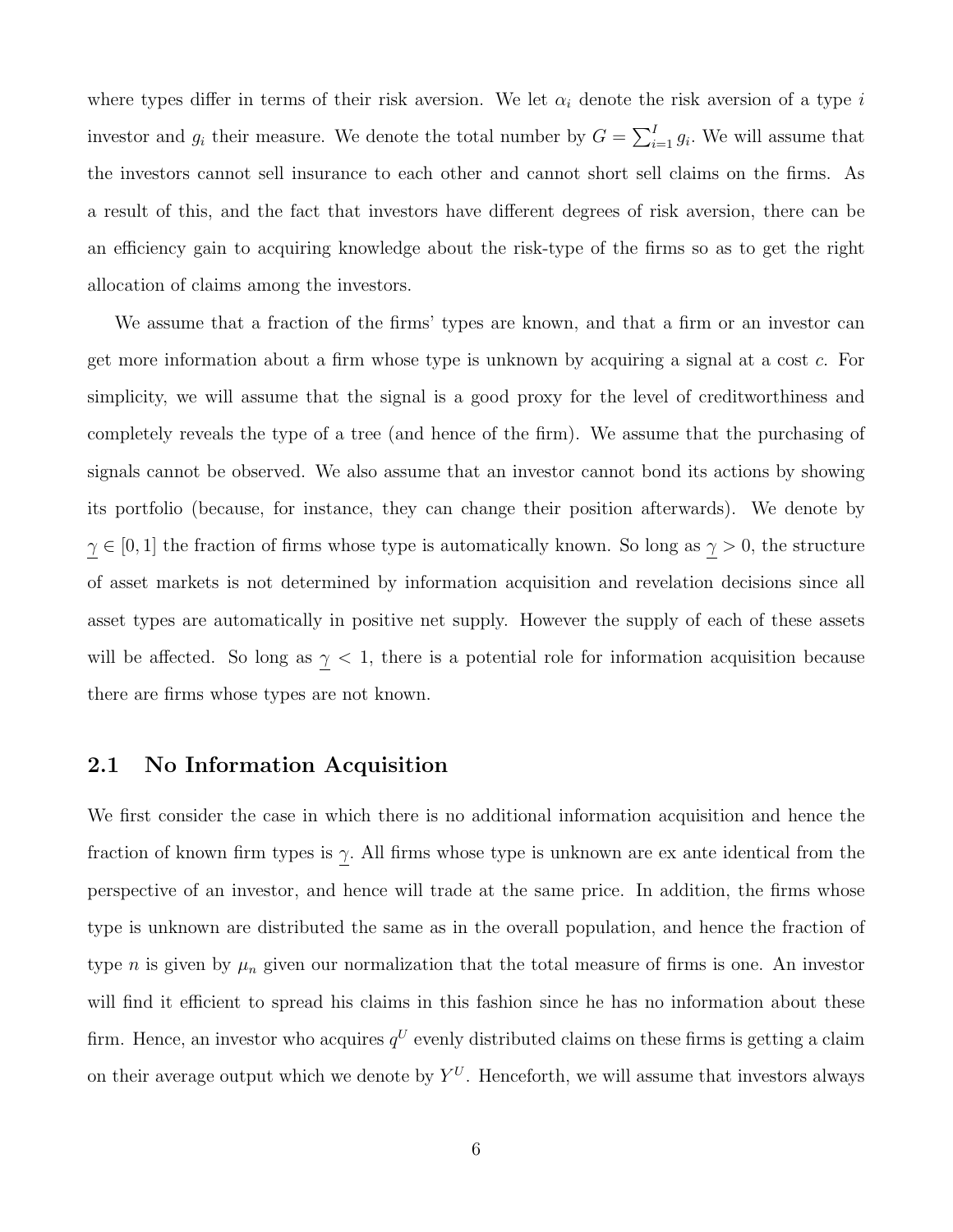efficiently diversify their holdings of unrated firms.

A investor of type i can be thought of as choosing a vector of investment quantities  ${q_n^i}_{n=1}^N$  $n=1$ in known firm types and  $q^{i,U}$  of the unknown firm types, given the vector of prices  ${p_n}_{n=1}^N$  of the known firms and  $p^U$  of the unknown firms. The problem of a type i investor is given by

$$
\max_{\{q_n\}, q^U} E\left\{ u^i \left( x + \sum_n q_n y_n + q^U Y^U \right) \right\} \text{ subject to } (1)
$$

$$
x = W - \sum_{n} q_n p_n - q^U p^U \ge 0
$$
 and (2)

$$
q_n \ge 0 \text{ and } q^U \ge 0,\tag{3}
$$

and given that

$$
Y^U = \sum_n \mu_n y_n. \tag{4}
$$

The market clearing conditions are

$$
\sum_{i} g_i q_n^i = \underline{\gamma} \mu_n \text{ for each } n = 1, ..., N,
$$
\n(5)

and

$$
\sum_{i} g_i q_i^U = \left(1 - \underline{\gamma}\right). \tag{6}
$$

An equilibrium here consists of quantities  $\{q_n^i\}$  and  $q^{i,U}$  for each i and prices  $\{p_n\}_{n=1}^N$  and  $p^U$  such that (i) the quantity choices are optimal for each investor  $i$ , and (ii) markets clear.

**Proposition 1** So long as  $\gamma \in (0, 1)$ ,

$$
p^U \le \sum_n p_n \mu_n. \tag{7}
$$

Proof. To see this, assume otherwise. Then, note that some investor must be holding a positive quantity of the unknown firms; i.e.  $q^{i,U} > 0$ . Then this investor could reduce this quantity by  $\varepsilon$ , s.t.  $q^{i,U} - \varepsilon > 0$ , and acquire claims directly through purchasing  $\varepsilon \mu_n$  on each firm of type n. This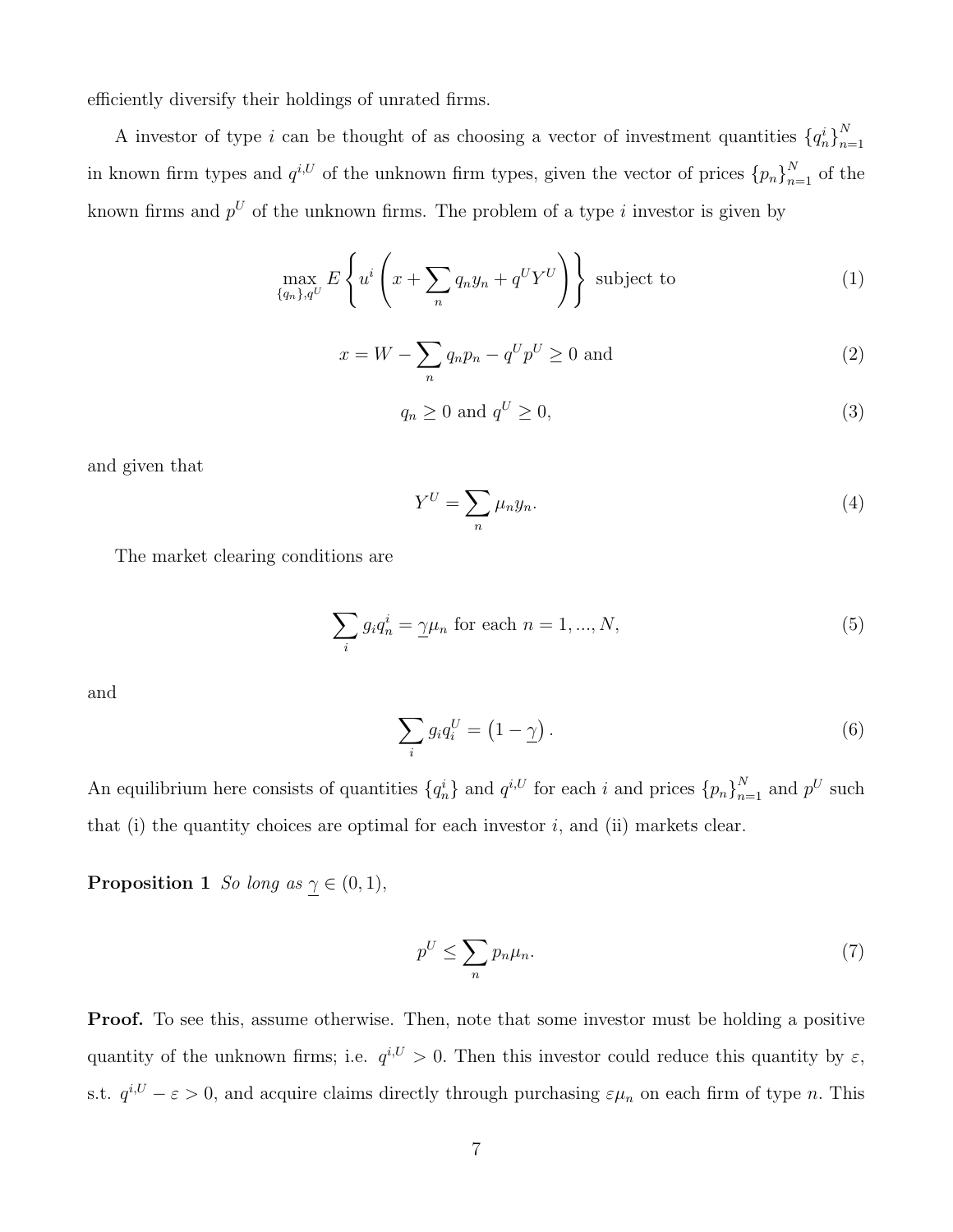would replicate the pattern of claims on firms while increasing his storage level. This would raise the investor's payoff. Hence, no one would be willing to hold a claim on a firm whose type was unknown, which contradicts market clearing.  $\blacksquare$ 

**Remark 2** The reverse arbitrage may not hold, and hence  $(7)$  can hold as a strict inequality. This is because reverse arbitrage would require that there be an investor i who is not at a corner with respect to his direct holdings of each type of firm; i.e.  $q_n^i > 0$  for all n. This may not occur in equilibrium. As a result claims on the unknown firms can trade below their arbitrage values.

**Remark 3** If  $\gamma = 0$  and there is no information about the different firms, then each investor is only investing a positive quantity in storage or the unknown type. In this case, the marginal valuation of the different firm types 1, .., N will not be equalized across investors and the price  $p_n$ will correspond to the highest marginal valuation across the investor types i for a firm of type n. This will ensure that all of the investors will optimally choose to invest 0 at these prices. It will also reflect the price that a firm should anticipate receiving if it could issue a security of type n and sell it competitively to this highest valuation investor type. Given this, it would not be surprising that (7) held as a strict inequality.

#### 2.2 Full Information

Consider next the case in which  $\gamma = 1$  and there is full information about all of the firms. This is simply a special case of the prior model where  $q^{i,U} = 0$  for each investor. Denote by  ${p_n^{FI}}$ and  $\{q_n^{FI,i}\}\$  the full information equilibrium prices and quantities. From this full information equilibrium we can always set the price of the unknown firm claims equal to their arbitrage price, or

$$
p^U = \sum_n p_n^{FI} \mu_n,\tag{8}
$$

since at this price all of the investors weakly prefer holding a composition of claims on known firms - with weights  $\mu_n$  - to holding a diversified claim on the unknown firms. Hence, we are free to set  $q^{i,U} = 0.$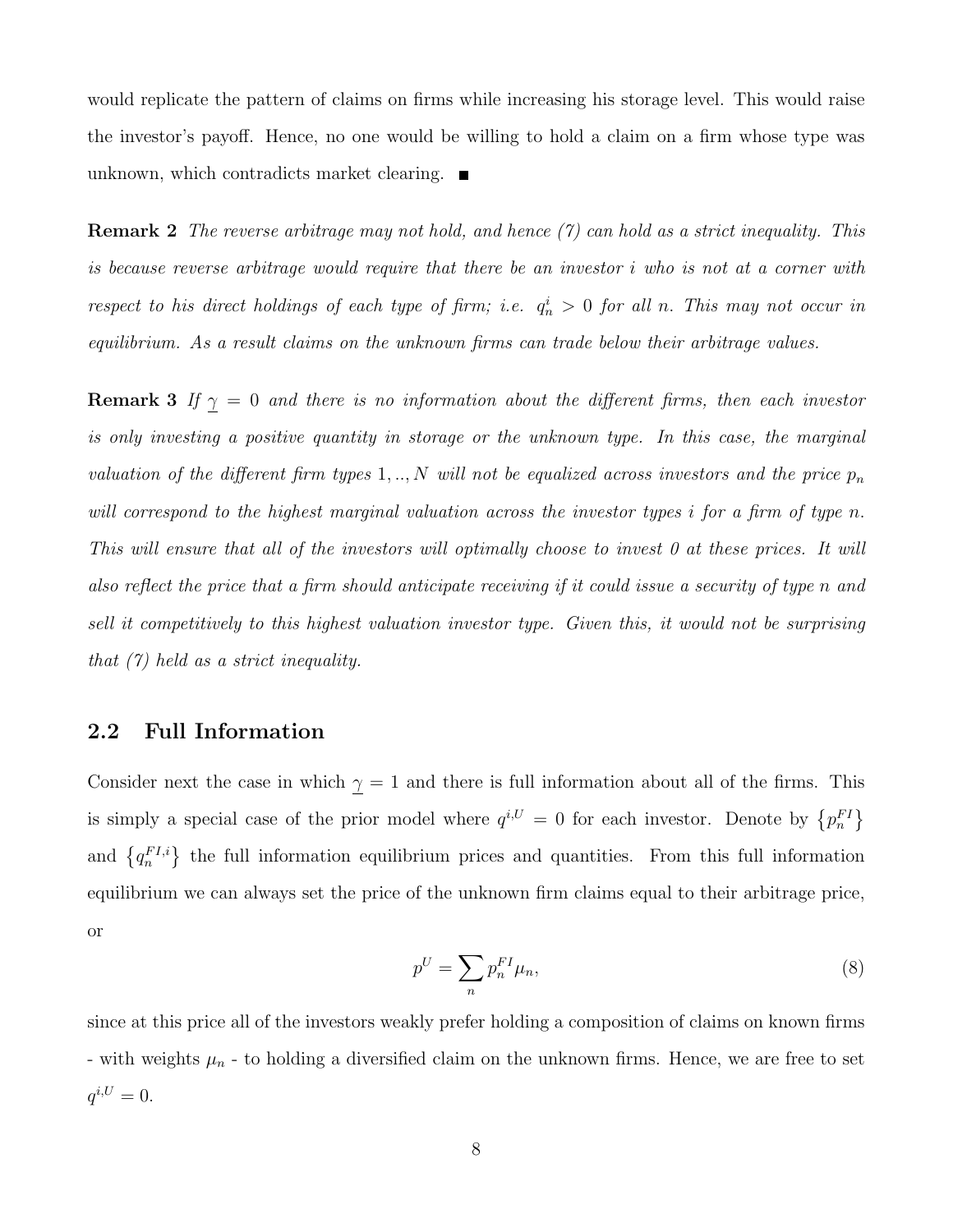The full information outcome can be supported without any information; i.e.  $\gamma = 0$ ; if there are no short sale constraints. To see this, conjecture that the price of an unknown firm,  $p^U$ , is given by (8) and that the price of a type n firm is still  $p_n^{FI}$ . If each investor acquires their per capita share of the unknown firms,  $q_i^U = 1/\sum_i g_i$ , and  $\{q_n^i\}$  of the various types, where

$$
q_i^U \mu_n + q_n^i = q_n^{FI,i}.\tag{9}
$$

Given these quantities it follows that all investors will hold the same set of underlying claims on the different types of firms, and hence have the same level of consumption and storage. It also follows that all markets clear since

$$
\sum_i g_i q_i^U = 1,
$$

and

$$
\sum_{i} g_i q_n^i = \sum_{i} g_i \left[ q_n^{FI,i} - q_i^U \mu_n \right] = \sum_{i} g_i q_n^{FI,i} - \mu_n = 0.
$$

Thus, the full information equilibrium is always an equilibrium of an economy without short-sales constraints. This highlights the critical role of short-sale constraints in generating a motivation to acquire information about the types of the firms.

The full-information can also be supported so long as there is sufficient information. To be precise, so long as there exists quantity vectors  $[q^{i,U}, \{q_n^i\}]$  such that (i) (5) and (6) hold, and (ii)  $q_n^i \geq 0$  for each i and n, then we have supported the full information equilibrium allocation at prices  $p^{FI,i}$  and with  $p^U$  given by (8). The key requirement here is that we do not violate the short sales constraint. It is trivial to see that so long as  $q_n^{FI,i} > 0$  for all i and n; i.e. each investor holds a strictly positive quantity of each asset; then there will exist  $\gamma < 1$  such that, so long as  $\gamma \ge \gamma$ , we can support the full information outcome. To understand this result note that we need to have assets of type  $n$  in sufficiently positive supply and the unknown asset in sufficiently small supply that each investor can adjust their overall distribution of fundamental claims so as to replicate the distribution under full information. Note also, that so long as  $\gamma$  is below this threshold, there is a potential gain to information acquisition.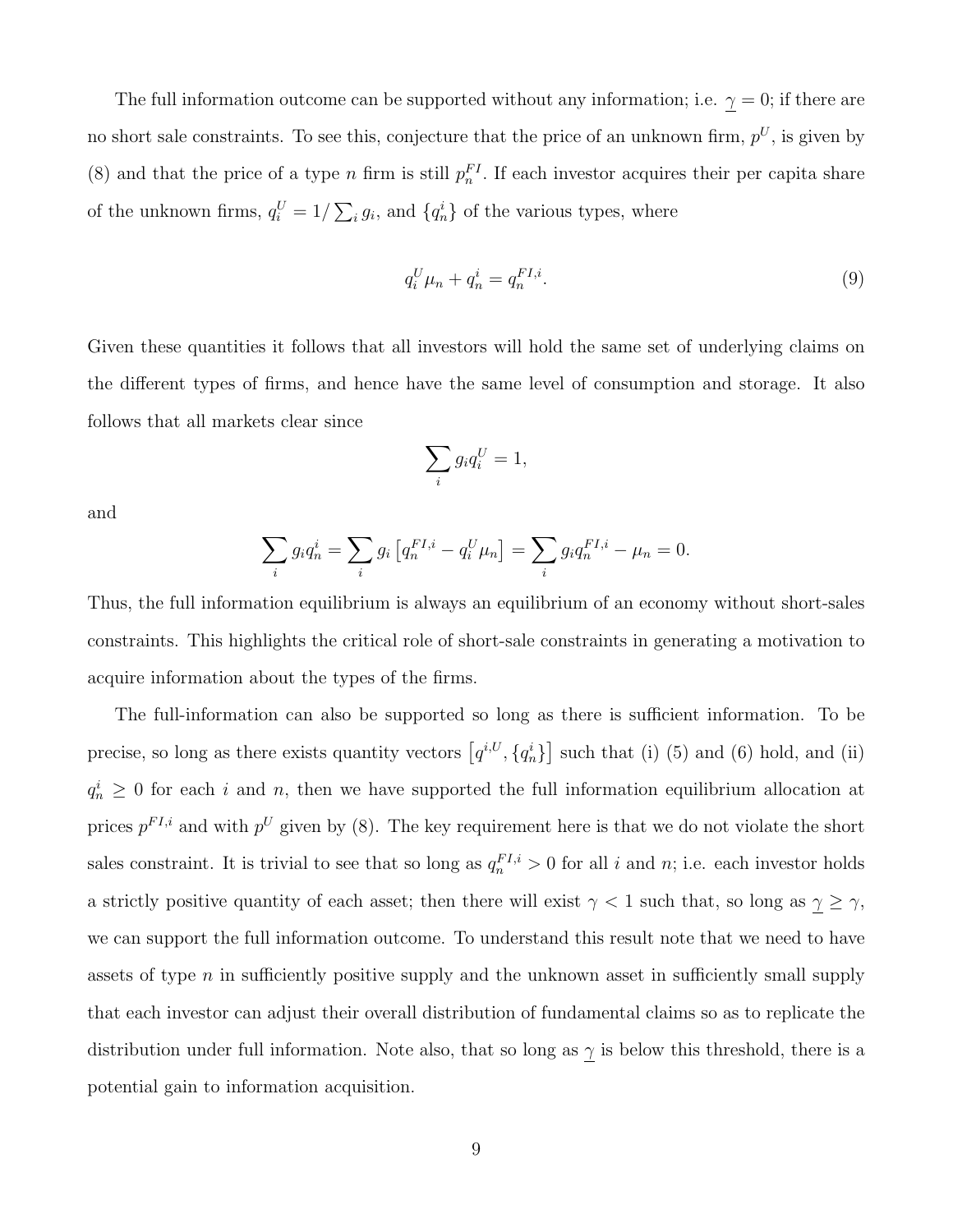### 2.3 Household Information Acquisition

Here we examine an investor who is considering buying information about the unknown firms. The advantage of doing so is that the investor can buy claims on this firm at the price of an unrated firm,  $p^U$ . The disadvantage is that it must pay the information cost. If the investor gathers no information then her payoff is still given by the solution to (1) subject to (2-4). While if she acquires one signal, then her expected payoff conditional on drawing a signal for the firm of type n is given by the solution to the equation

$$
\max_{\{q_n\}, q^U, \tilde{q}} E\left\{ u^i \left( x + \sum_n q_n y_n + q^U Y^U + \tilde{q} y_n \right) \right\} \text{ subject to}
$$
\n
$$
x = W - \sum_n q_n p_n - q^U p^U - \tilde{q} p^U - c \ge 0 \text{ and}
$$
\n
$$
q_n \ge 0, \ q^U \ge 0, \text{ and } \tilde{q} \ge 0,
$$

where  $Y^U$  is still given by (4). Hence, the unconditional payoff is given by the sum of its conditional payoffs weighted by their probabilities, or

$$
V_1^i = \sum_{j=1}^N \left\{ \begin{array}{c} \max_{\{q_n\}, q^U, \tilde{q}} E u^i \left( \begin{array}{c} W - \sum_n q_n p_n - q^U p^U - \tilde{q} p^U - c \\ + \sum_n q_n y_n + q^U Y^U + \tilde{q} y_j \end{array} \right) \\ W - \sum_n q_n p_n - q^U p^U - \tilde{q} p^U - c \ge 0 \text{ and} \\ q_n \ge 0, \ q^U \ge 0, \text{ and } \tilde{q} \ge 0 \end{array} \right\} \mu_j.
$$

When we consider how the investor decides on buying more than one signal, we will assume for simplicity that they decide the number of signals to buy ex ante and not sequentially. With this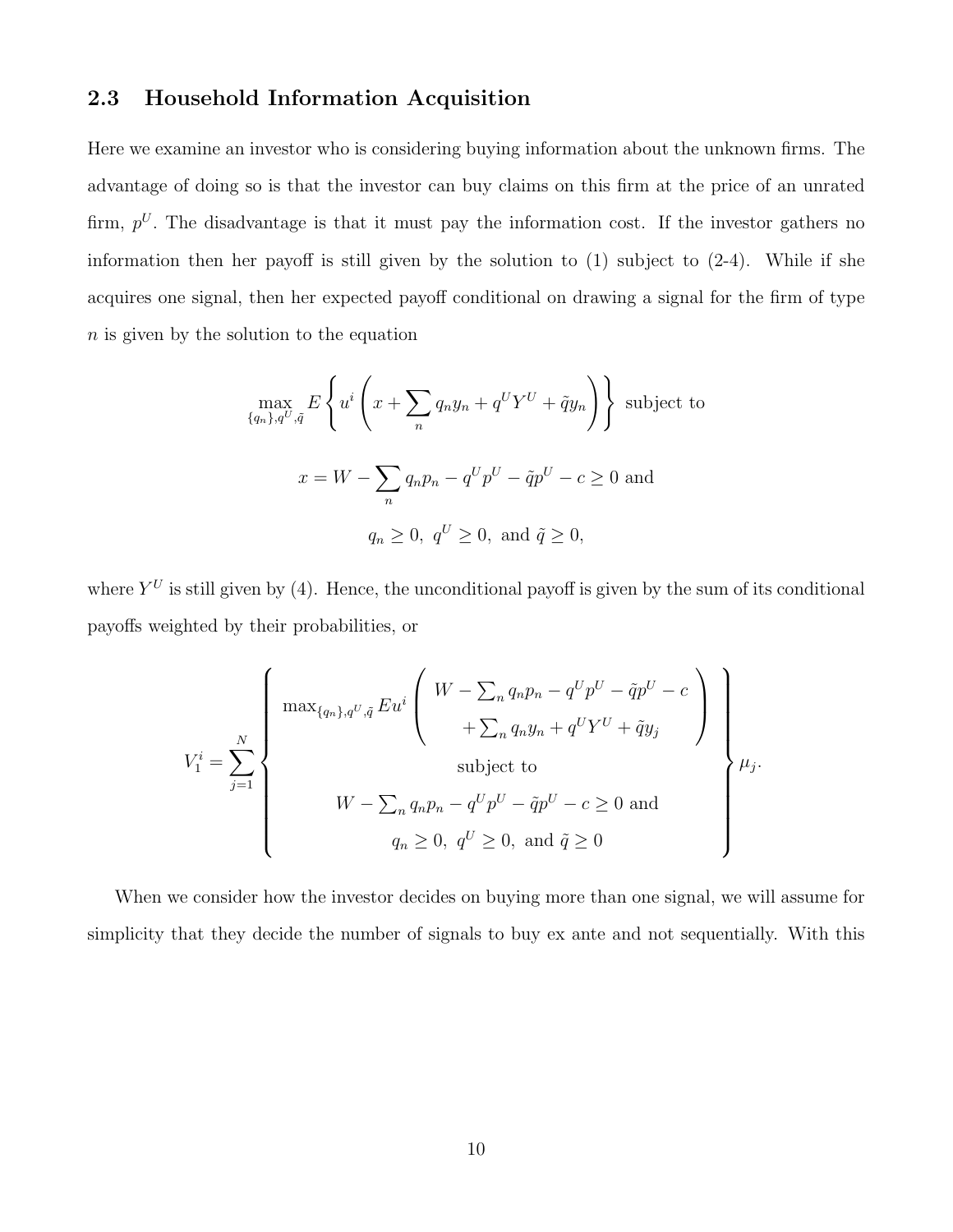simplification the payoff from buying two signals is given by

$$
V^{2,i} = \sum_{k=1}^{N} \sum_{j=1}^{N} \left\{ \begin{array}{c} \max_{\{q_n\}, q^U, \tilde{q}_1, \tilde{q}_2} E u^i \left( \begin{array}{c} W - \sum_n q_n p_n - q^U p^U - (\tilde{q}_1 + \tilde{q}_2) p^U - 2c \\ + \sum_n q_n y_n + q^U Y^U + \tilde{q}_1 y_j + \tilde{q}_2 y_k \end{array} \right) \\ \text{subject to} \\ W - \sum_n q_n p_n - q^U p^U - (\tilde{q}_1 + \tilde{q}_2) p^U - 2c \ge 0 \text{ and} \\ q_n \ge 0, \ q^U \ge 0, \text{ and } \tilde{q}_1, \tilde{q}_2 \ge 0. \end{array} \right\} \mu_j \mu_k.
$$

Continuing in this fashion we can define  $V^{l,i}$  for  $l = 1, 2, 3, ...$  up to the limit implied by the wealth constraint, which is  $l \leq W/c$ . Denote by  $V^{0,i}$  the value of the solution to (1) where the investor does not buy any signals. Because investors are small relative to firms, once an investor has acquired a signal for each type of tree, there is no further gain to more signals. Since the probability of I distinct signals in I trials is positive, it follows that the value of more signals goes to zero with probability one in a finite number of draws.

We will assume that the opportunity cost  $c$  of buying a signal is large relative to an individual investor, and hence that

$$
V^{0,i} > V^{l,i}
$$
 for  $l \le \frac{W}{c}$  and for all  $i = 1, ..., I$ .

As a result of this, no investor wants to buy a signal just for himself. (Note that the presence of idiosyncratic risk would make purchasing a signal about a finite number of firms even less valuable.)

In equilibrium no investor will be able to buy a signal and then sell the information to other investors at profit. There are two basic arguments for why this is so. First, we assumed that the investor who buys a signal from another investor cannot verify whether or not the selling investor actually bought the signal. Hence the seller of information would have an incentive to sell information when they have not bought it, and to sell more information than they have bought. Second, since information can be costlessly duplicated and resold, this implies that if the information was sold to more than two investors its price must be zero by Bertrand competition.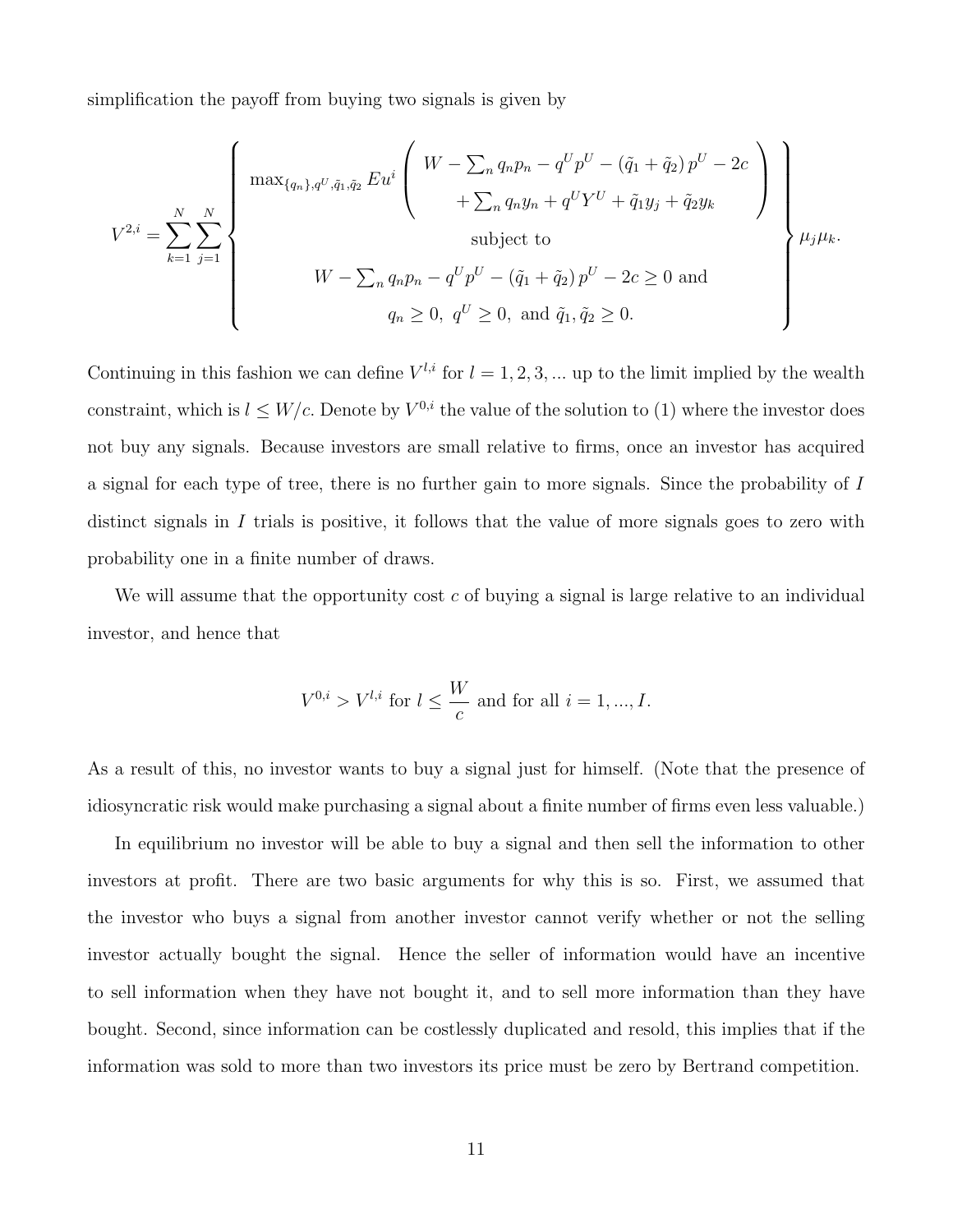### 2.4 Signal Buying and Revealing

Consider an arrangement in which a firm whose type is unknown pays some intermediary to buy a signal as to their type and then make it public if the firm so chooses. Remember that these signals are a good proxy for creditworthiness and assume for now that rating agencies will only report honestly or not at all. A firm will want to make it's reported type public so long as this will raise its price relative to a firm with no reported type, or  $p_n \geq p^U$ . To determine the firm's optimal reporting decision, let  $I\{\}$  denote the indicator function which takes on a value of 1 if the statement is true and 0 if false. Then we can express the firm's expected payoff from buying a signal and employing the optimal revelation rule is

$$
\sum_{n} [p_n I \{p_n \ge p^U\} + p^U I \{p_n < p^U\}] \mu_n - c. \tag{10}
$$

The firm's payoff from not buying the signal is simply  $p^U$ . It will choose to buy a signal or not depending upon which of these two payoffs is larger.

Under this arrangement an investor is choosing how much to buy of each type of firm whose type is known - either because they were initially known or bought a rating and choose to report it - and those whose type is unknown The firms whose types are unknown are firms who did not buy a rating or bought a rating and choose to not report it. Hence the composition of these firms will be subject to adverse selection arising from the firms' reporting decisions. So, to construct the output of a diversified claim to all of the unknown firms we need to determine their type composition. To do so, first denote by  $\kappa$  the fraction of firms whose type is initially unknown and choose to buy a signal. Second, note that the number of firms of type  $n$  who have no reported rating is  $(1-\gamma)\mu_n \left[I\left\{p_n < p^U\right\} \kappa + (1-\kappa)\right]$ ; i.e. the firms of type n that bought a rating and did not report it plus those who did not buy a rating and hence cannot report one. This implies that the output of a diversified claim will be given by

$$
Y^{U} = \sum_{n} \frac{\left[I\left\{p_{n} < p^{U}\right\} \kappa + (1 - \kappa)\right] \mu_{n}}{\sum_{n} \left[I\left\{p_{n} < p^{U}\right\} \kappa + (1 - \kappa)\right] \mu_{n}} y_{n},\tag{11}
$$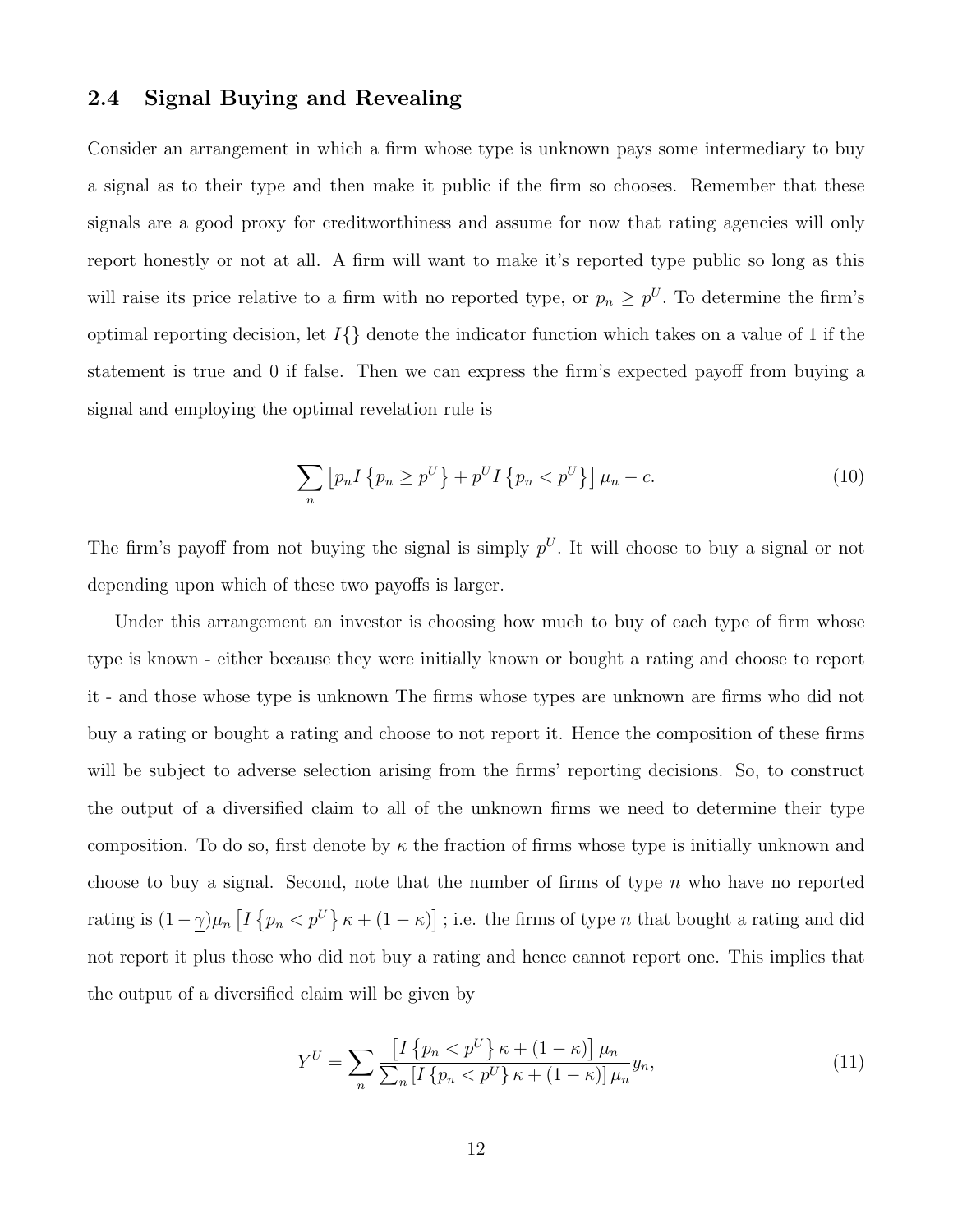where

$$
\frac{\left[I\left\{p_n < p^U\right\} \kappa + (1 - \kappa)\right] \mu_n}{\sum_n \left[I\left\{p_n < p^U\right\} \kappa + (1 - \kappa)\right] \mu_n}
$$

is the fraction of firms of type  $n$  in the pool of firms whose type is unknown. It is easy to see that if  $\kappa = 0$  then the composition will be determined by the pure type distribution,  $\mu_n$ , and adverse selection will not play a role. However, as  $\kappa$  increases, then the composition will be increasingly sensitive to the reporting decisions of the firms. When  $\kappa \to 1$ , the unknown firms will only consist of types who do not choose to report a rating.

Proposition 1 implies that the price of a firm whose type is unknown will satisfy

$$
p^{U} \leq \sum_{n} \frac{\left[I\left\{p_{n} < p^{U}\right\} \kappa + (1 - \kappa)\right] \mu_{n}}{\sum_{n} \left[I\left\{p_{n} < p^{U}\right\} \kappa + (1 - \kappa)\right] \mu_{n}} p_{n},
$$

and must be strictly equal if there is any investor type who holds a strictly positive quantity of claims on all types of firms.

The problem of a type i investor is very similar to the no information acquisition case, with the only difference coming from the need to take account of the impact of adverse selection on the composition of firms who do not have a known type. Their problem still involves maximizing (1), and is still subject to the budget constraint (2) and the short-sales constraint (3), but now the output of a diversified claim to the unknown firms is given by (11).

Taking as given the fraction of firms whose type is initially known,  $\gamma$ , the price of reports, c, and that all reports are unbiased, we can define an equilibrium here as consisting of prices  $\left[\{p_i\}_{i=1}^N, p^U\right]$ , quantities  $\left[\left\{q_n^i\right\}_{n=1}^N, q^{i,U}\right]$  for each investor type  $i=1, ..., I$ , and the fraction of  $\kappa$  firm's who buy the signal. For these objects to be an equilibrium:

1.  $\left[\left\{q_n^i\right\}_{n=1}^N, q^{i,U}\right]$  must solve investor *i*'s problem given the prices,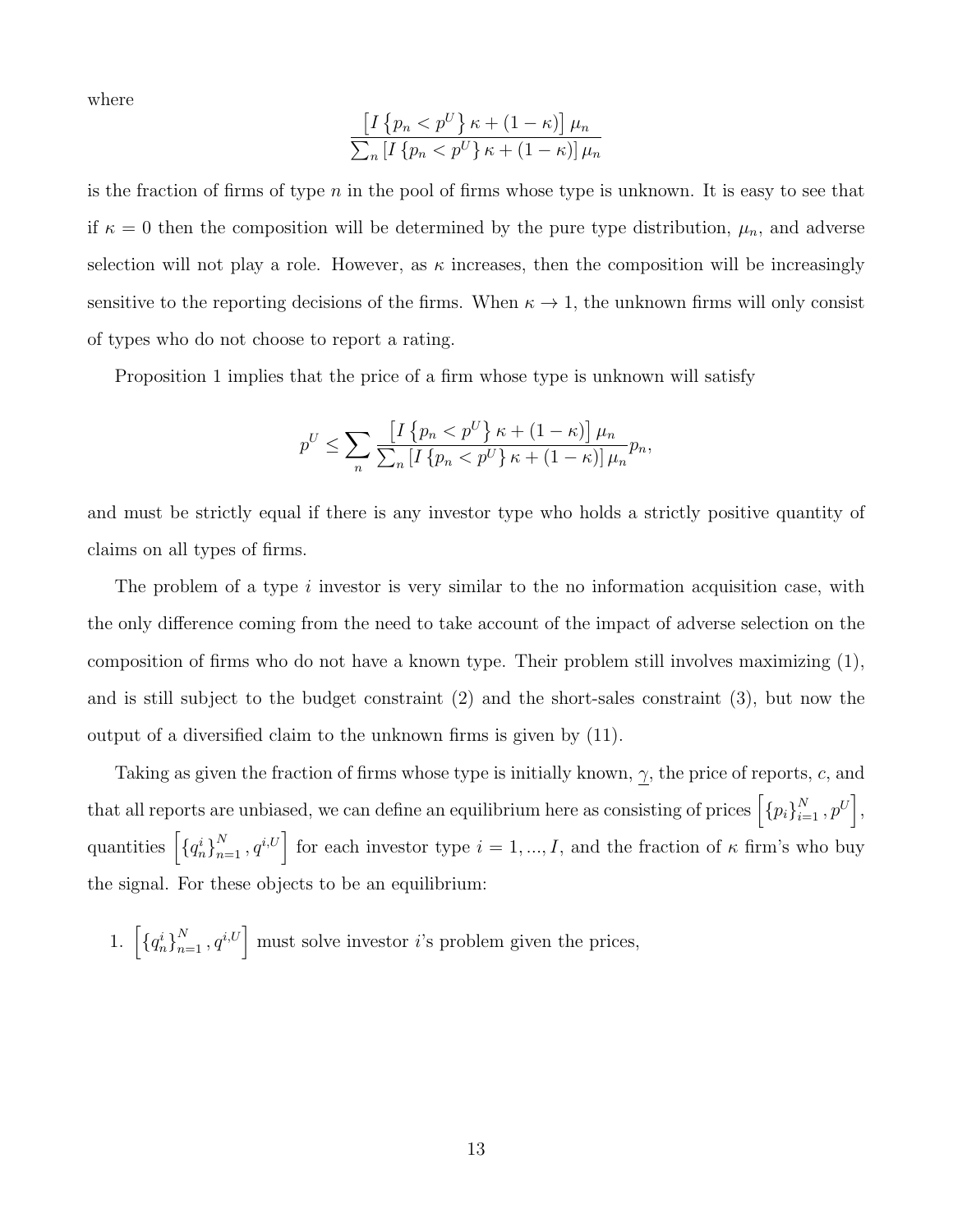2. The firm's signal buying choice must be optimal, so

\n if 
$$
0 < \kappa < 1
$$
, then\n  $\sum_{n} \left[ p_n I \{ p_n \geq p^U \} + p^U I \{ p_n < p^U \} \right] \mu_n - c = p^U,$ \n

\n\n if  $\kappa = 0$  then\n  $\sum_{n} \left[ p_n I \{ p_n \geq p^U \} + p^U I \{ p_n < p^U \} \right] \mu_n - c \leq p^U,$ \n

\n\n if  $\kappa = 1$  then\n  $\sum_{n} \left[ p_n I \{ p_n \geq p^U \} + p^U I \{ p_n < p^U \} \right] \mu_n - c \geq p^U.$ \n

3. The prices must clear the markets

$$
\sum_{i} g_i q_n^i = \left[ \gamma + (1 - \gamma) \kappa I \{ p_n \ge p^U \} \right] \mu_n \text{ for each } n = 1, ..., N
$$

and

$$
\sum_{i} g_i q_i^U = (1 - \underline{\gamma}) \left[ \kappa I \left\{ p_n < p^U \right\} + (1 - \kappa) \right] \mu_n.
$$

Note that in the market clearing conditions, the claims on a firm of type n where  $p_n < p^U$ consist solely of those firms whose type was initially known. Hence, these types of firm are in zero net supply if the fraction of firms whose type is initially known is zero. Note also that the supply of claims on firms who did not report a rating depends both on how many of the firms bought ratings and the extent to which these types choose to report those ratings.

Example 4 Assume that there are just two types of agents with CRRA coefficients 0 (risk neutral) and greater than  $\theta$  (so risk averse). Assume that the risk neutral investors are in large enough supply that they determine all prices. So

$$
p_n = e^{\phi_n + \sigma_n^2/2}.
$$

and

$$
p^{U} = \sum_{n} \frac{\left[I\left\{p_{n} < p^{U}\right\} \kappa + (1 - \kappa)\right] \mu_{n}}{\sum_{n} \left[I\left\{p_{n} < p^{U}\right\} \kappa + (1 - \kappa)\right] \mu_{n}} p_{n}.
$$

Assume that  $\gamma > 0$  so that all types are in positive supply. Assume that there are three kinds of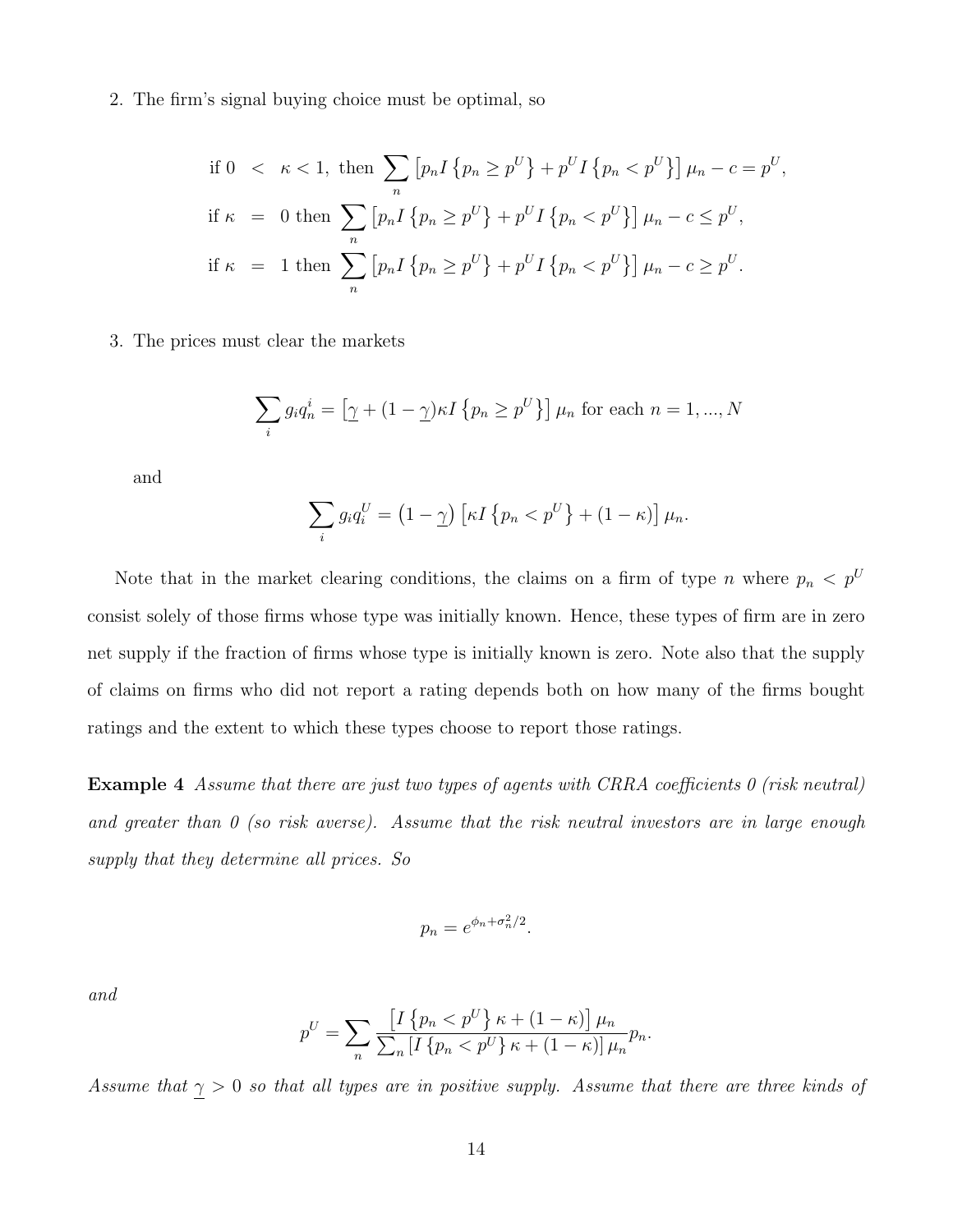assets/firms with  $(\phi_n, \sigma_n)$  given by  $n = l, m, h$  meaning low, medium and high risk/return. Assume that the expected returns are such that

$$
p_m < \mu_h p_h + \mu_m p_m + \mu_l p_l,\tag{12}
$$

so that the price of the middle type is lower than population weighted expected type. There are three cases:

1. If c is so high that no firm chooses to become informed, then  $\kappa = 0$ . In which case  $p^U$  is given by the expected payoff given that the composition of firms is determined by  $\mu_n$ , or (8). Finally, it must be the case that the expected return from buying a rating is nonpositive, or

$$
\left[p_h - p^U\right] \mu_h \leq c.
$$

2. If c is low enough then  $\kappa > 0$ . Given (12), only firms of type h report their type. In which  $case$ 

$$
p^{U} = \frac{\left(1 - \kappa\right)\mu_h p_h + \sum_{n = l,m} \left[\kappa + \left(1 - \kappa\right)\right] \mu_n p_n}{\left(1 - \kappa\right)\mu_h + \sum_{n = l,m} \left[\kappa + \left(1 - \kappa\right)\right] \mu_n} < \mu_h p_h + \mu_m p_m + \mu_l p_l.
$$

Since  $p^U$  is declining in  $\kappa$ , to rationalize this reporting strategy we need  $\kappa$  to be small enough that  $p_m < p^U$ . Since this inequality holds at  $\kappa = 0$ , this is trivially possible. Finally, we need c to be such that

$$
\left[p_h - p^U\right]\mu_h = c.
$$

3.  $\kappa > 0$  and both firms of type h and m report their types. In which case

$$
p^{U} = \frac{\sum_{n=m,h} (1 - \kappa) \mu_n p_n + [\kappa + (1 - \kappa)] \mu_l p_l}{\sum_{n=m,h} (1 - \kappa) \mu_n + [\kappa + (1 - \kappa)] \mu_l},
$$

and to rationalize this reporting strategy we need  $\kappa$  to be big enough so that  $p_m > p^U$ . This is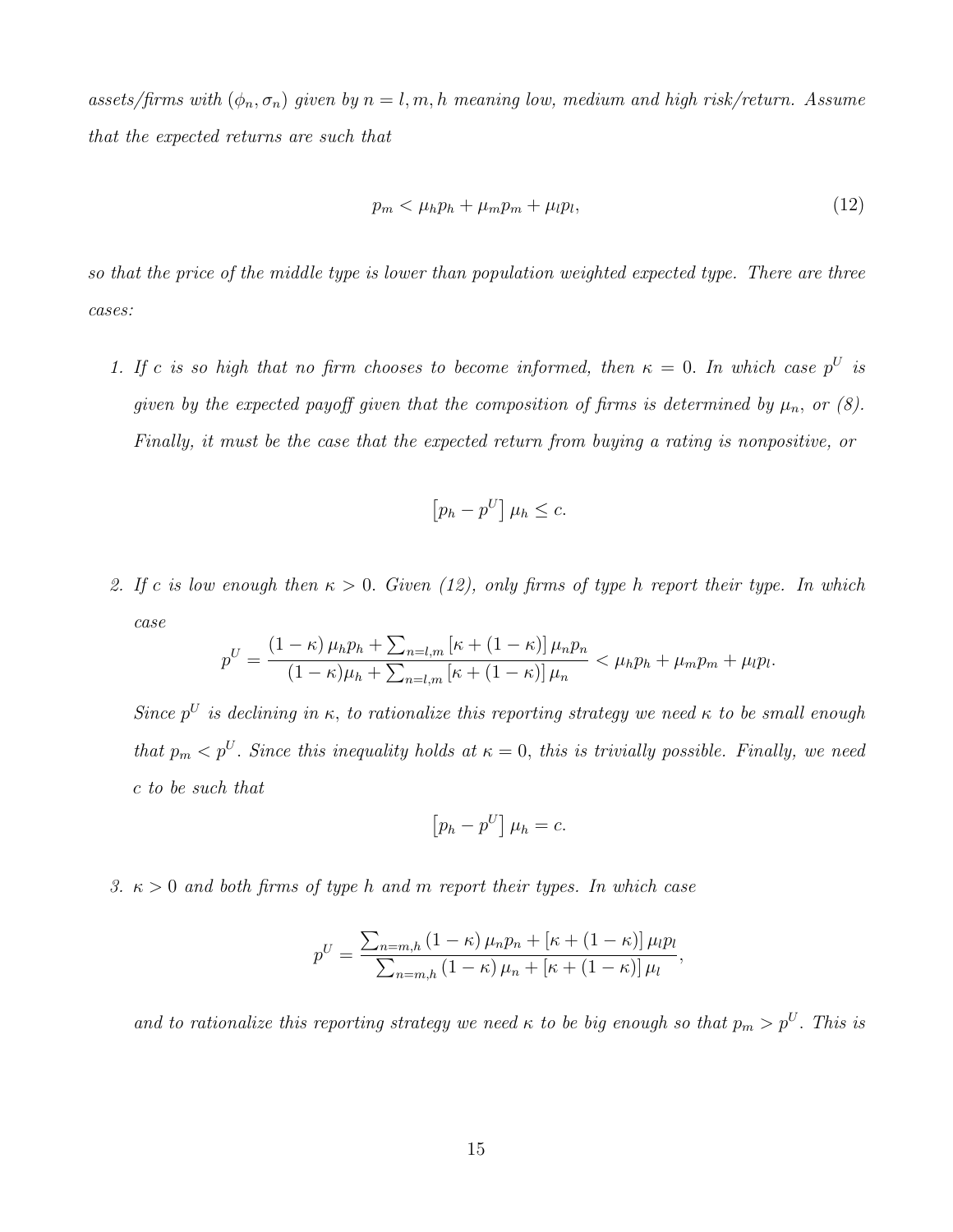possible since as  $\kappa \to 1$ ,  $p^U \to p_l$ . Finally, we need c to be such that

$$
[p_h - p^U] \mu_h + [p_m - p^U] \geq c.
$$

Since in case 3,  $p_m \geq p^U$ , it follows that the unrated price is lower than in case 1 or 2 and therefore the upper bound on c for case 3 is strictly higher than the value required for case 2. Hence this simple example trivially admits multiple equilibria coming through the strategic externality created by the adverse selection effect. If we compare case 1 and 2, then the composition of the unrated pool is the same, and the fraction of firms that buy a rating rises as the cost falls. When we compare case 2 and 3, the composition of the pool changes and this can lower  $p^U$  and thereby raise the incentive to buy a rating. As a result, there may not be a simple monotone relationship between  $\kappa$  and  $c$ .

### 2.5 The Ratings Agencies

We will now analyze the behavior of ratings agencies that specialize in rating firms. To do so, assume now that the periods are repeated over and over with new investors and firms in each period. Assume that the type of a firm's tree is publicly observable at the end of each period. Assume that there exist infinitely lived agents who can become a ratings agency by paying a fixed cost f and that upon doing so, the cost of producing a rating for a firm is  $e$ . We will assume that the maximum number of ratings that a ratings agency can produce is capped by  $\bar{x}$ .

There always exists a zero-reputation equilibrium in which no one buys a rating because no one believes that the ratings firms issue unbiased reports.<sup>5</sup> Given that they don't expect anyone to buy a rating in the future, any ratings agency would optimally choose to shirk and produce a random rating. In light of this no investor would change their demand in response to a ratings report and hence no one will choose to pay the cost of becoming a ratings agency. However there

<sup>&</sup>lt;sup>5</sup>It is worth being clear about the meaning "unbiased" here and throughout this discussion. Unbiased as used in this paper is meant to imply that the rating is an optimal forecast of creditworthiness(type) given the information available at the time the raring is issued. Of course, knowing the distribution from which one is drawing is not equivalent to knowing the ex-post outcome. Hence, there is still uncertainty even with unbiased ratings.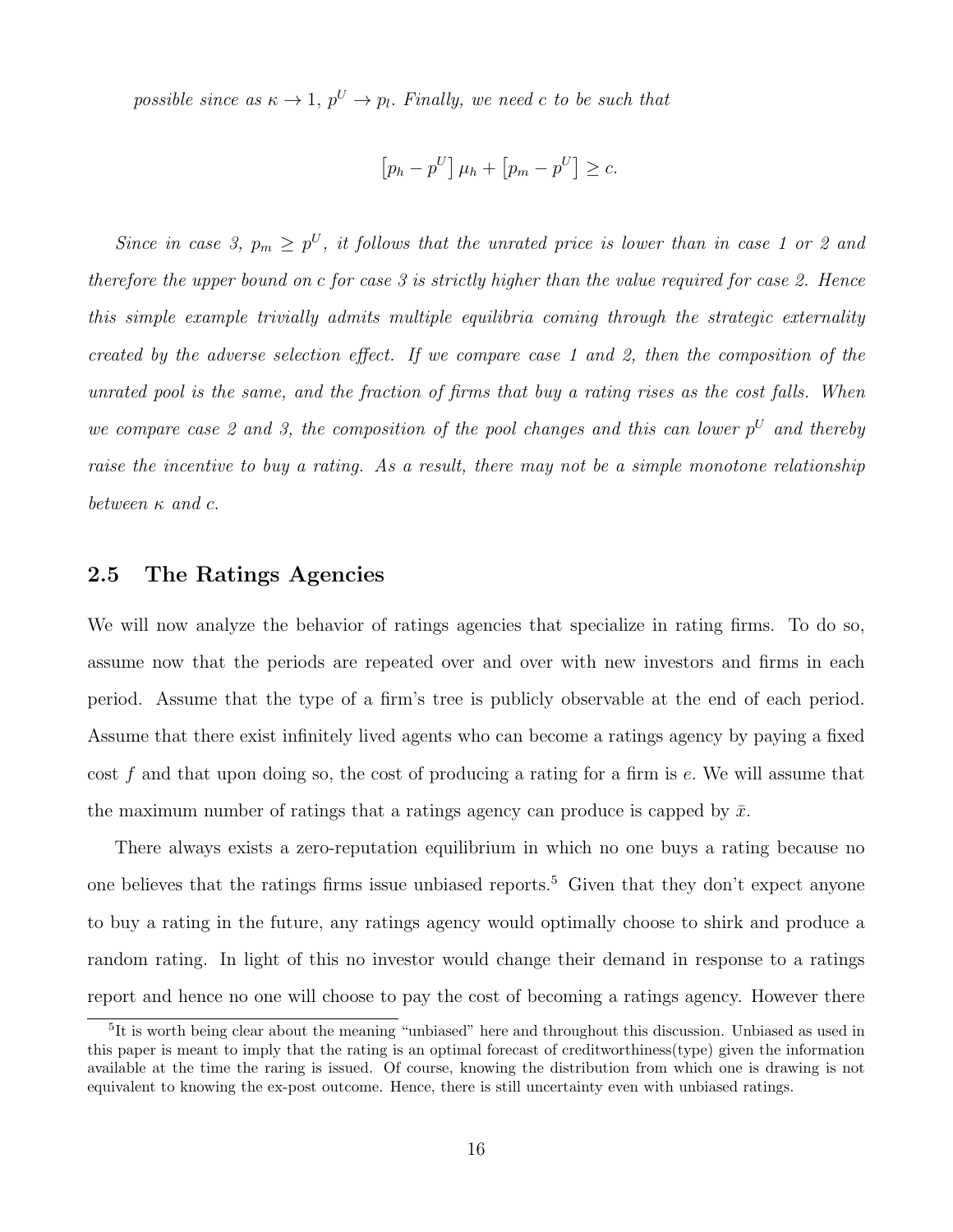also exist other reputational equilibria in which reputations have positive value. We turn next to them.

We want to construct a reputational equilibrium in which ratings firms issue unbiased reports and hence these reports have positive value. To do so, start by considering the net benefit from becoming a ratings agency, let c denote the amount a ratings agency charges a firm to rate them. Then the payoff to becoming a ratings agency that *conscientiously* produces x reports is given by

$$
\frac{x(c-e)}{1-\beta}-f
$$

where  $\beta$  is the agency's discount factor. The payoff to a ratings agency who shirks and simply issues random ratings without paying the cost to produce unbiased ratings is

$$
xc - f.
$$

This is because with  $x > 0$ , the agency is rating a positive measure of firms, and hence they will only be able to do this once before being detected. The ratings agencies will always prefer to produce unbiased ratings so long as

$$
\frac{(c-e)}{1-\beta} > c.
$$

The equilibrium can be one of two types depending upon whether the capacity constraint or the incentive constraint binds in equilibrium. In a type 1 equilibrium, the ratings agencies just breakeven and weakly prefer to issue unbiased ratings. Since the agency will always want to lower its price by a tiny amount if this will enable it to sell at capacity, it follows that all rating agencies will be at capacity. Since consumers are indifferent over agencies, so long as they think that they are producing sound reports, all ratings agencies will have to charge the same price. This implies that  $x = \bar{x}$ , and the equilibrium charge,  $c^*$ , is such that

$$
\frac{\bar{x}(c^*-e)}{1-\beta} = f,
$$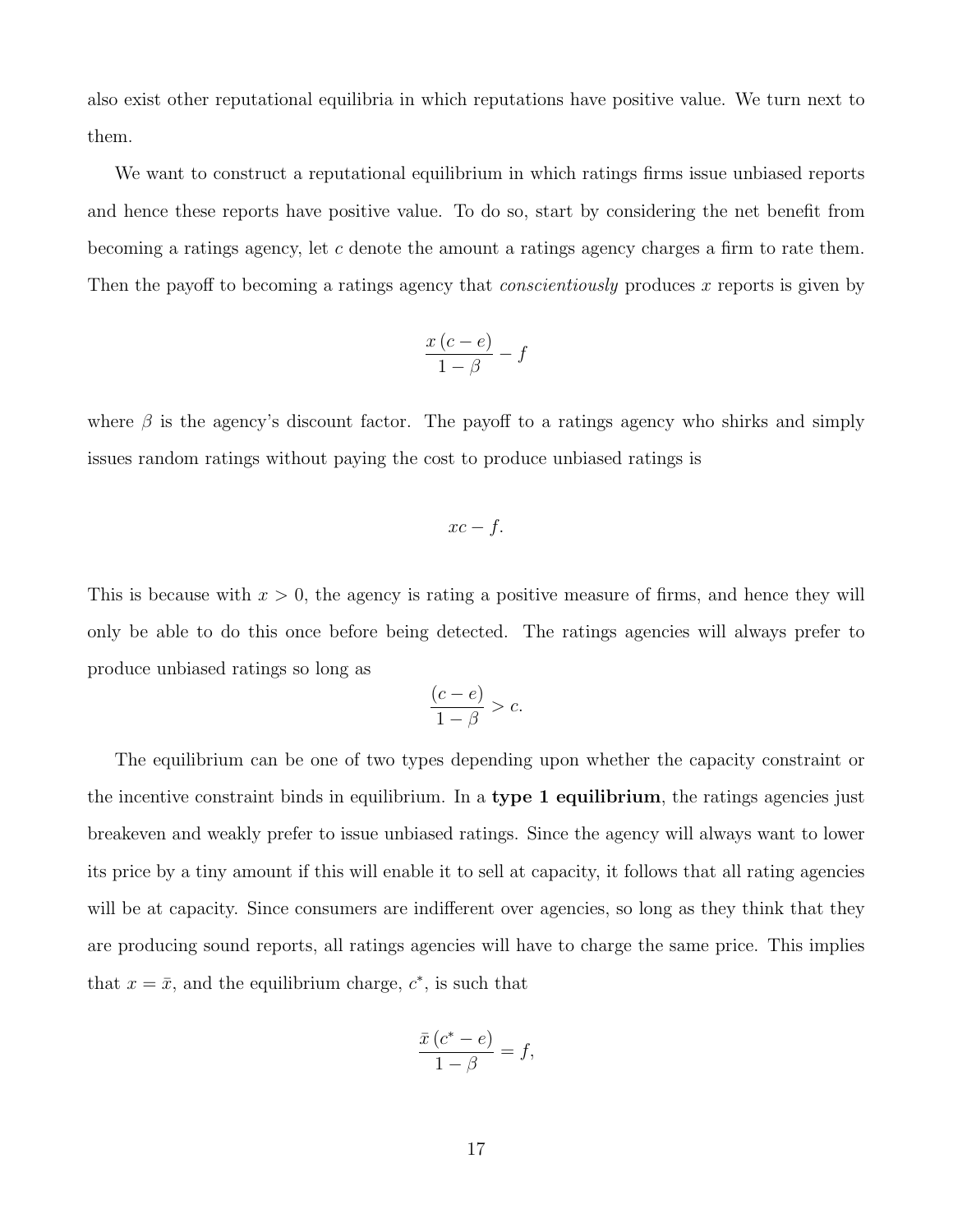and

$$
\frac{(c^*-e)}{1-\beta} \ge c^*.
$$

The equilibrium number of ratings agencies,  $X$ , is given by

$$
X = \frac{\kappa(1-\underline{\gamma})}{\bar{x}},
$$

where  $\kappa(1-\underline{\gamma})$  is the measure of firms who buy a rating in equilibrium.

In a type 2 equilibrium, the requirement that the ratings agencies prefer to issue unbiased reports binds. In this case,

$$
\frac{(c^*-e)}{1-\beta}=c^*
$$

and the quantity that a ratings agency produces, x, must satisfy  $x \leq \bar{x}$  and

$$
\frac{x(c^*-e)}{1-\beta} \ge f.
$$

In a type 2 equilibrium the ratings agencies can earn positive rents. They do not compete away these rents because lowering their prices will remove their incentive to produce independent reports. The number of reports that each agency produces is indeterminate, modulo the fact that their scale has to be large enough to ensure that they break even.

The fact that the ratings industry has long been dominated by three firms suggests that the minimum size criterion for either the type 1 or type 2 equilibrium must be fairly big to account for this. One of the main cost factors for the ratings agencies is the need to maintain a staff of analysts with detailed knowledge of specific industries and able to manage the large quantities of data and other information necessary to independently assess the creditworthiness of individual firms and securities. Depending on whether one thinks of these costs as being fixed or variable with the scale of reports, they suggest that it is plausible to believe that  $f$  is large and hence the minimum size for the type 1 equilibrium is large, or that  $e$  is large, and hence the rents per report are small, and this necessitates a large size for the type 2 equilibrium. In recent years, there has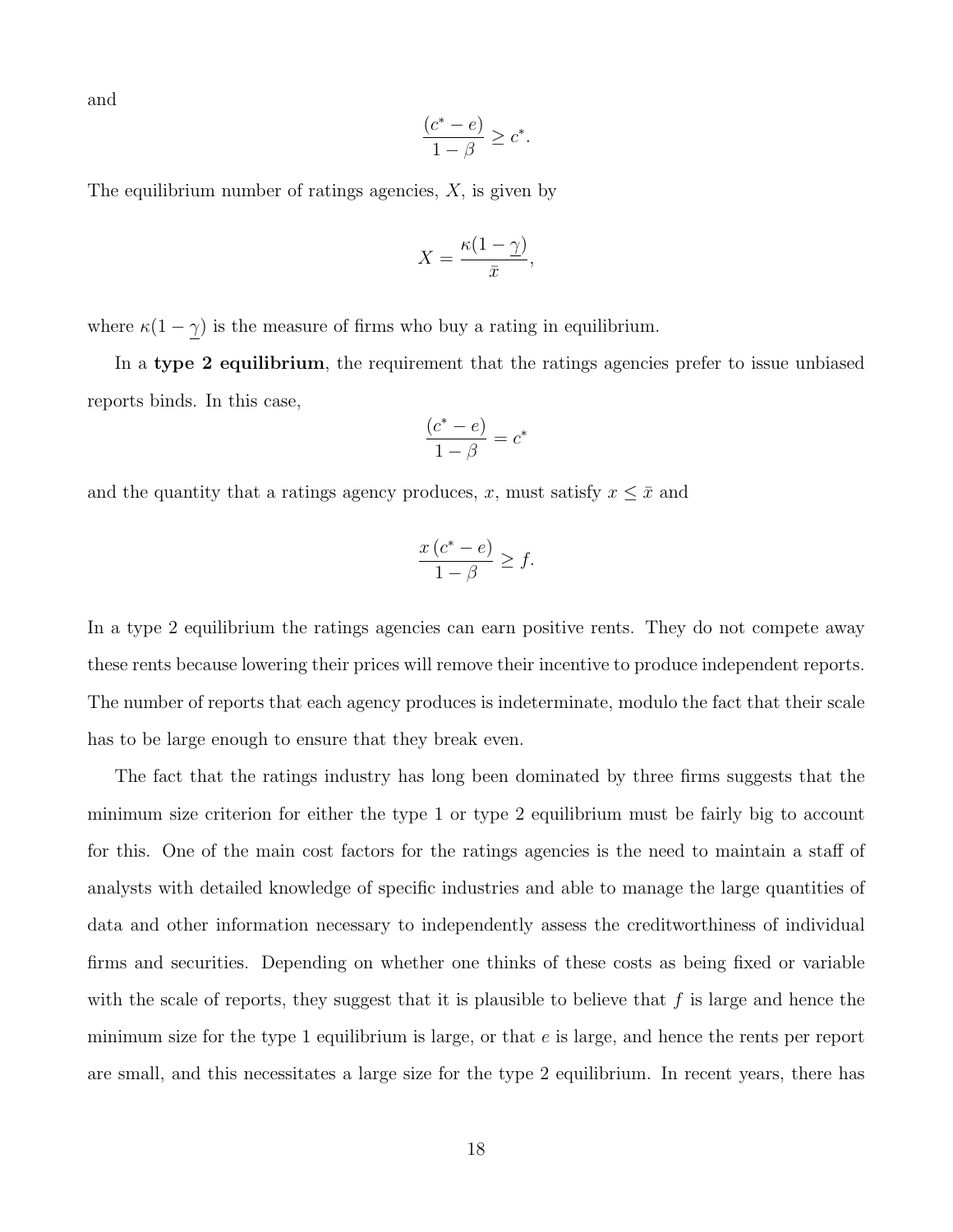been some entry though the industry continues to be dominated by a few firms. This fact suggests that the most plausible interpretation is that  $e$  is large and that the type 2 equilibrium may be the most accurate description of the outcomes we observed.

#### 2.5.1 Reporting Incentives

We have assumed that investors are free to buy assets in whatever proportion they desire consistent with their budget constraint. As we detailed in the introduction, government regulation frequently acts to limit regulated investors like banks, insurance companies and company retirement funds on their asset choices or to impose penalties for more risky ones. At the same time, because of regulatory features like deposit insurance or pension guarantees (via Pension Benefit Guaranty Corporation), these investors often have a strong incentive to engage in risky investments. To capture the impact of these sorts of incentive distortions in our model, assume that the government decides to restrict type I investors who are the least risk averse to only buying firms who have signaled that their type is 1 (the safest).

In this case, if these investors utilize ratings from an agency that is independent and "unbiased" (in the sense that we have defined it), their payoff is

$$
V^{I*} = \max_{q_1} E_{y_1} \left\{ u^I \left( W - q_1 p_1 + q_1 y_1 \right) \right\}.
$$

However, imagine that there was a ratings agency that would rate some collection of types as type 1. Denote the set of types that it so rates by J, and since all these firms are ex ante identical, they trade at the same price,  $p_1^J$ . Assume that everyone knows how this agency is behaving, so they will correctly realize that a diversified claim to the assets in set J will yield

$$
Y_1^J = \sum_{n} \frac{I\{n \in J\} \mu_n}{\sum_{n} I\{n \in J\} \mu_n} y_n,\tag{13}
$$

given that the ratings agency randomly chooses some fraction of initial firms to rate in this fashion and hence the composition of the pool is the same as in the population.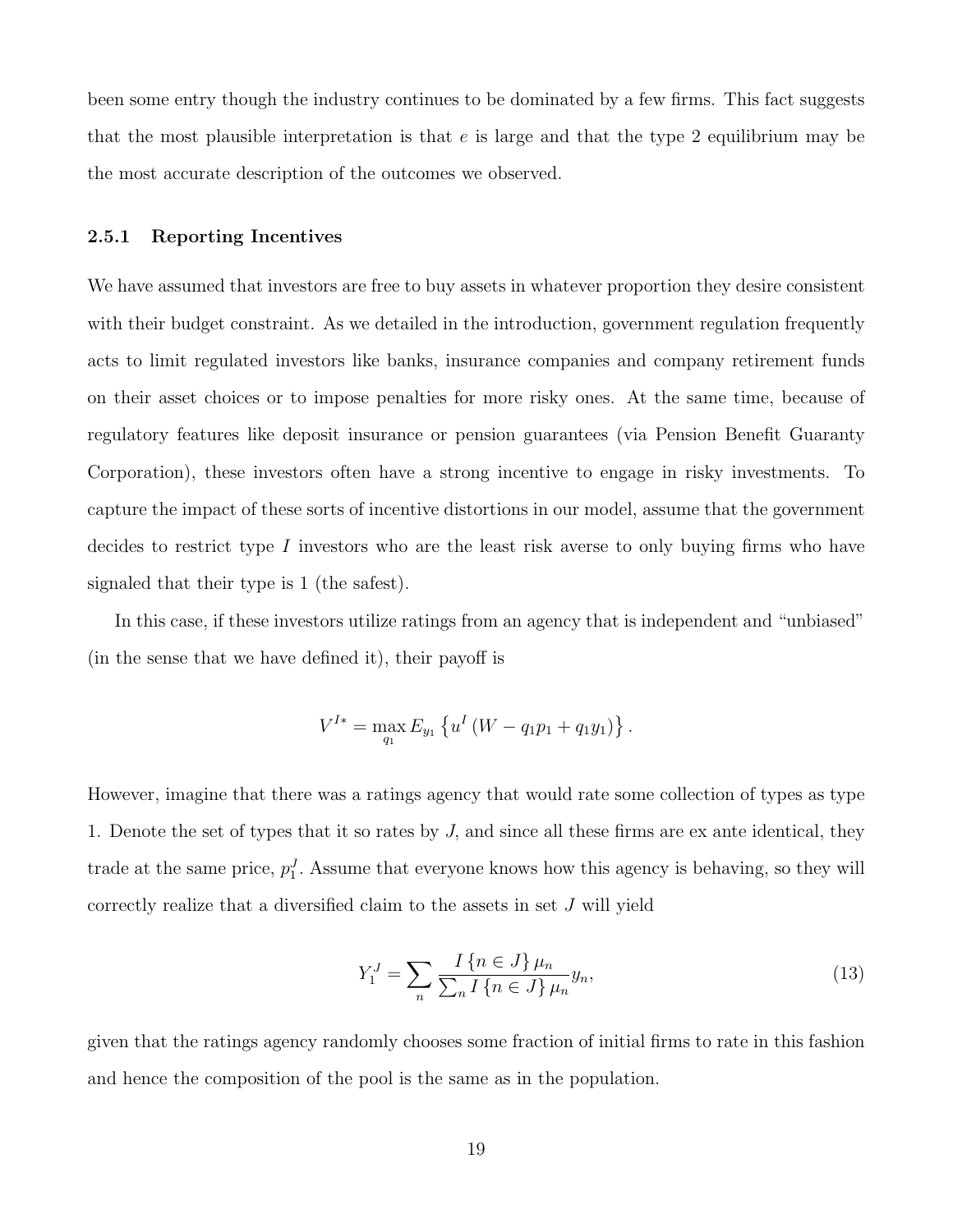Assume that arbitrage held, and that the price of these securities is given by

$$
p_1^J = \sum_{n} \frac{I\{n \in J\} \mu_n}{\sum_{n} I\{n \in J\} \mu_n} p_n.
$$
 (14)

If the set J consisted of a single type of asset, then arbitrage must hold. For this to hold, it must not only be the case that the set  $J$  is not "too large", but also that the number of type  $I$  investors were not too large, and may end up trading above their arbitrage price if the supply constraint binds. Given this arbitrage assumption, the payout to a  $I$  type investor who holds a diversified set of claims to the firms that this rating agency has rated type 1 is given by

$$
\max_{q_1} E_{y_1} \left\{ u^I \left( W - q_J p_J + q_J Y_J \right) \right\} \text{ s.t. (13, 14).}
$$

It is easy to construct cases in which the type I investors are better off buying the assets rated type 1 by the "randomizing" rating agency than buying accurately rated assets. Since agencies can compete over which set  $J$  they might offer, competition will lead this special agency to choose the set J so as to maximize the payoff of the I type investors. Denote this optimum set by  $J^*$ .

The randomizing agency has an incentive to distort its ratings to help the type J investors undo the impact of regulation on their investment choices. However, there is no such incentive with respect to all of the other assets that the agency rates. Hence, the price of the firms rated type 1 by the randomizing agency will differ from those rated by the accurate ratings companies. However, the price of their other ratings will be the same and and hence  $p_n^J = p_n$  for all  $n > 1$ .

The other types of investors will not want to acquire firms rated type 1 by our special rating agency since arbitrage will imply that there is no price advantage, and they can always do better by using the ratings of an accurate agency because it will enable them to obtain their desired portfolio. However, they will be indifferent between any firm rated  $n > 1$  by our randomizing agency vs. that rated by a independent agency. The type  $I$  investors will be (weakly) worse off under this arrangement than the one in which they were unrestricted (taking the prices  $p_1, ..., p_n$ ) and  $p^U$  as given, while the other investors will be indifferent.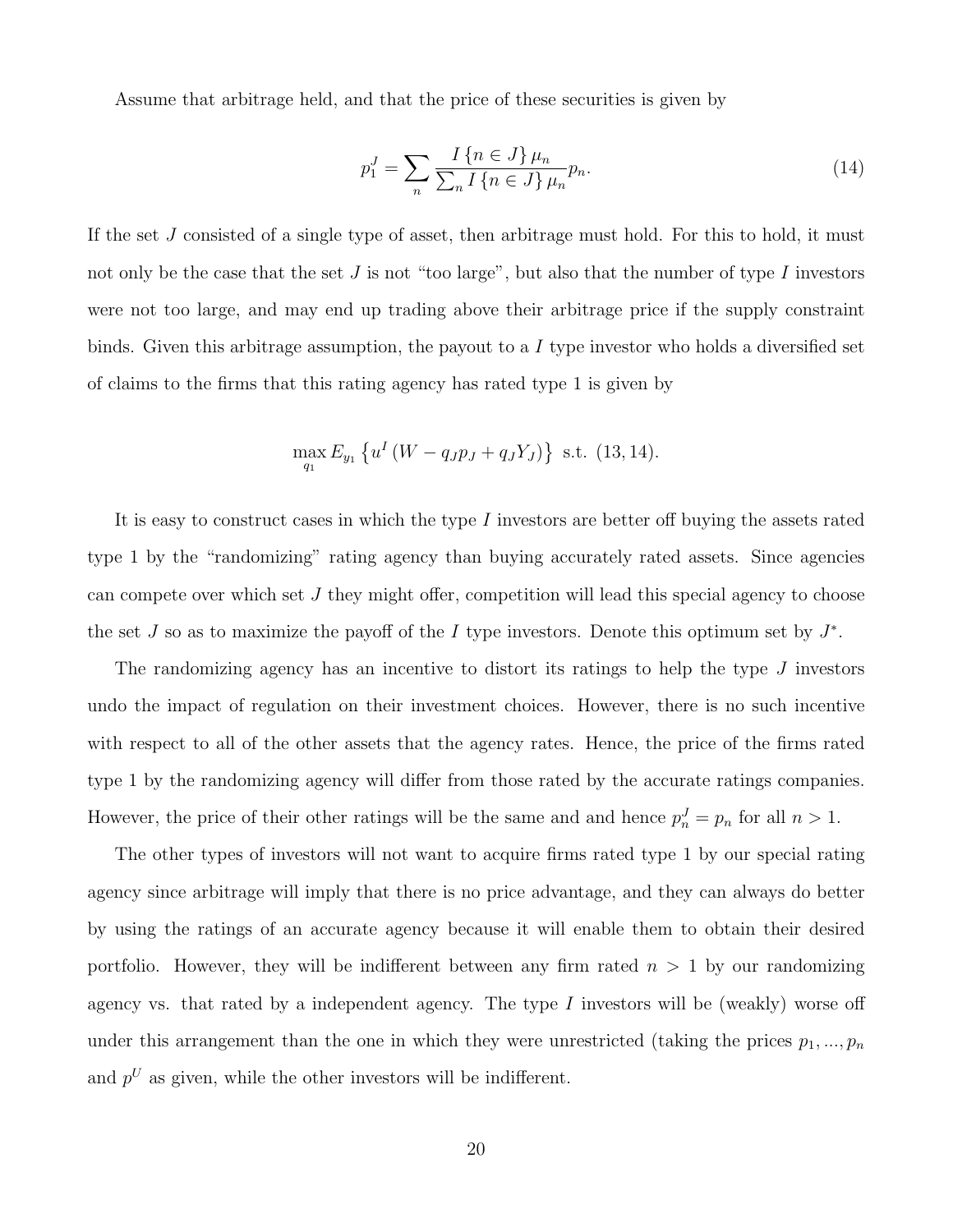# 3 The Demand for Ratings and the Supply of Safe Assets

The example just cited is pertinent to the issues that arose during the financial crisis. The problems arose when the ratings agencies rated bundles of credit instruments that had been assembled in the form of Residential Mortgage Backed Securities (RMBS) or CDO's based on them. As argued in Acharya et. al.(2009) the key ingredient in the financial crisis was the fact that financial firms were happy to retain highly rated tranches of mortgage backed securities they created in special purpose vehicles because of the yield they offered. In the context of our model the type J investors actually leveraged their securities while meeting the quality requirements imposed by the government. This was how they managed to manufacture the tail risk that eventually caused the financial system to nearly collapse.

The increasing reliance on ratings in order to risk weight assets for prudential regulation purposes increased the demand for "safe" assets - assets that met regulators standards. At the same time the growth of shadow banking and the increased use of derivatives and repo markets dramatically increased the demand for safe assets as collateral for repo transactions and derivative positions. Repo and derivative transactions increased sharply in the 1990s and through 2007 and this increased demand for safe assets as collateral for short-term funding ran up against a limited supply of government issued safe assets. In 2001 the Bank for International Settlements pointed out that the increase in collateralized transactions that required collateral with inherently low credit and liquidity risk had outstripped the supply of safe assets(Gorton and Ordonez 2012).

What has happened to the supply of safe assets and investment grade securities over time? In earlier periods, the private sector and the Treasury supplied the needs of markets quite well. But, over time, the supply of investment grade debt from the corporate sector declined relative to the demand (Gorton and Ordonez, 2012) and the supply of Treasury debt has fluctuated over time.

Between fiscal 1992 and fiscal 1997, strong economic growth and rising tax receipts pushed the deficit down from \$290 billion to \$22 billion. In fiscal 1998 the federal government recorded a surplus of \$70 billion for the first time in almost thirty years.The Congressional Budget Office at the time predicted that the surplus would increase steadily over the next ten years and would reach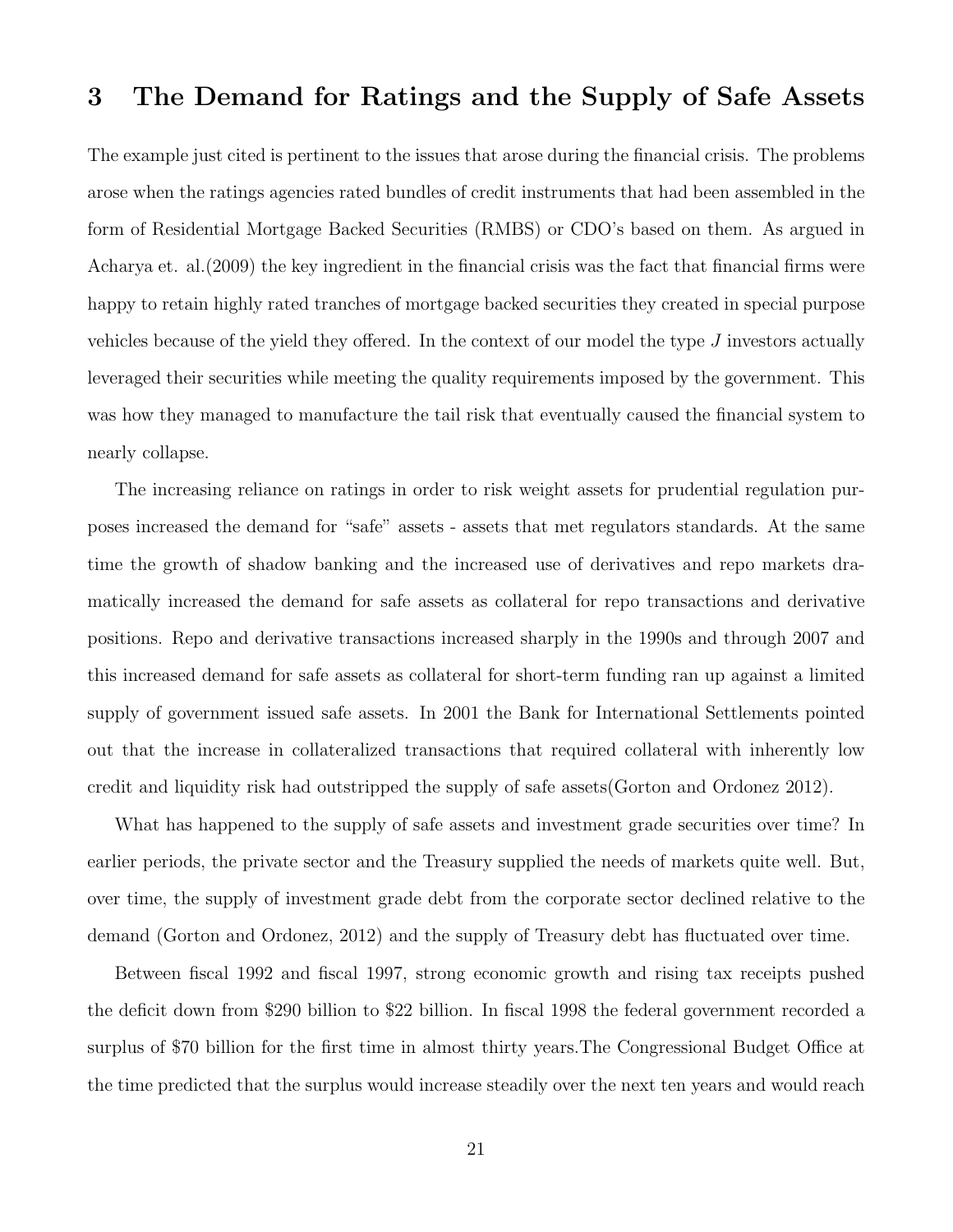\$381 billion in fiscal 2009. The shrinking deficit, and subsequent surplus, led to a concomitant decline in Treasury financing needs. Treasury officials reduced their monthly offerings of 2-year notes from \$181.2 billion in 1996 to as little as \$12 billion in 1998. Over the same interval, quarterly offerings of 3-year notes fell from \$19 billion to \$10 billion and weekly offerings of 13- and 26-week bills fell from around \$14 billion each to \$5.4 and \$7.4 billion, respectively.<sup>6</sup> on and weekly offerings of 13- and 26-week<br>billion, respectively.<sup>6</sup><br>vation and the creation of privately created

The demand for safe assets has led to financial innovation and the creation of privately created "nearly riskless" assets that could fill the role of government backed safe assets and investment grade corporate debt.

Figure 1 shows issuance of corporate debt by rating category. Over time the new issuance declined in relative quality with the number of AAA rated corporations declining from 60 in 1980 to 4 presently.



Figure 1: Issuance of Corporate Debt By Rating

time between government debt and private issued asset-backed near riskless private debt. They Gorton, Llewellen and Metrick (2010) showed that privately issued substitutes for government debt and highly rated privately issued debt, together, are a roughly constant fraction of all debt since the 1950s. Krishnamurthy and Vissing-Jorgenson (2012) also document the relationship over

<sup>&</sup>lt;sup>6</sup>There is currently concern over a similar shortage of safe debt because the Fed is buying over  $90\%$  of new issuance by the Treasury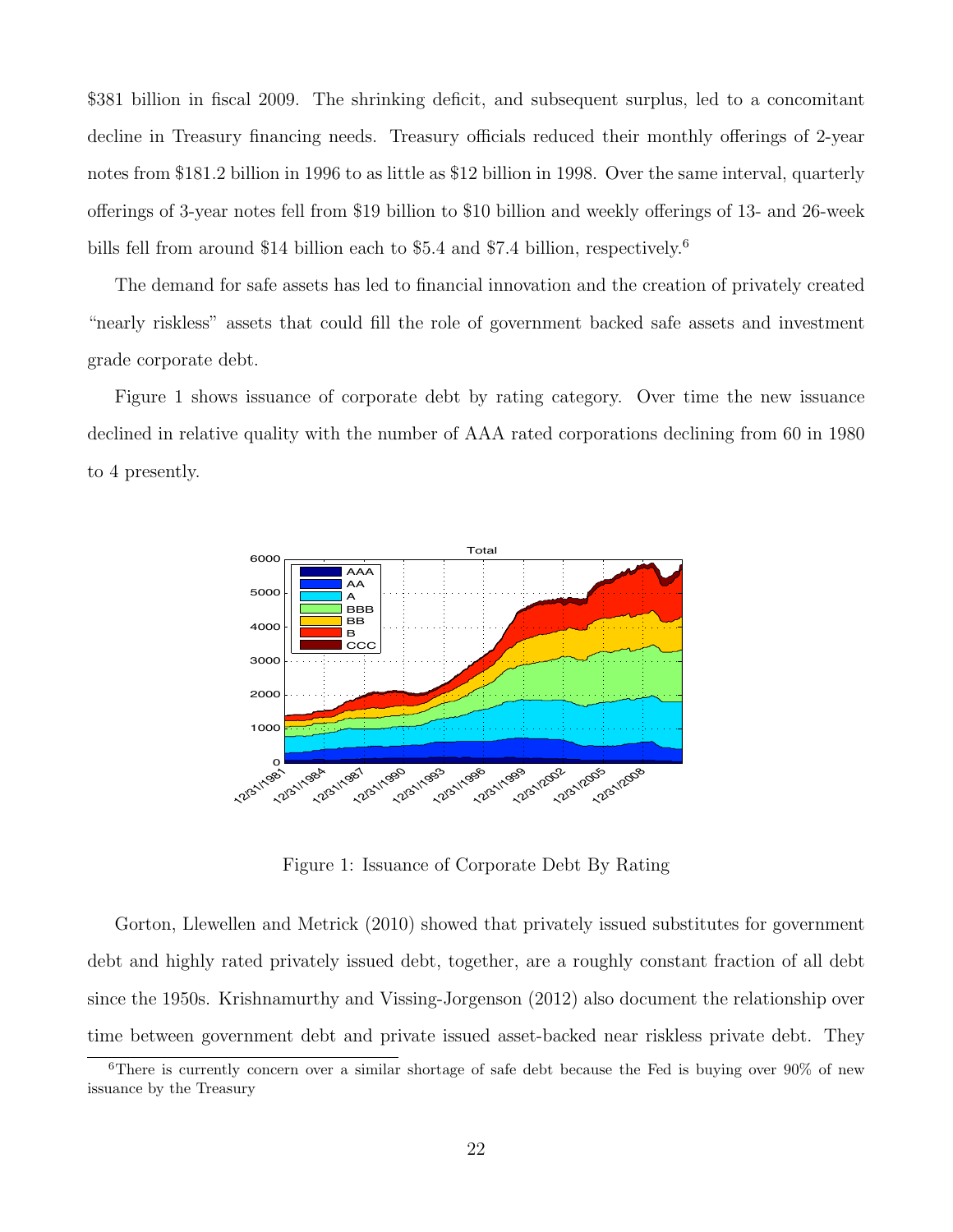show that the net supply of privately issued debt is negatively correlated with the net supply of government debt.

Figure 2 shows the dramatic growth in the issuance of AAA and investment grade rated RMBS backed debt:



Figure 2: Issuance of RMBS Backed Debt By Rating

securities that facilitated ratings shopping by the financial institutions that were issuing them. It Many have argued that it was the complexity of the CDO's of RMBS that enabled the agencies to rate collections of securities of different risks as being of high quality even though the returns reflected higher risks. Skreeta and Veldkamp (2009) argue that it was the complexity of these is also important to note that the regulated investors had access to inexpensive capital through the Federal Reserve if the inaccurately rated securities created liquidity problems for them. In addition it is obvious ex-post that they had access to unpriced too big to fail insurance that made it even more attractive to hold assets of higher risk but with higher ratings.

It is important to note that, as in the model, the ratings agencies continued to rate literally millions of more plain vanilla securities, corporate debt, sovereign debt and so on, where low performing ratings would be far more apparent.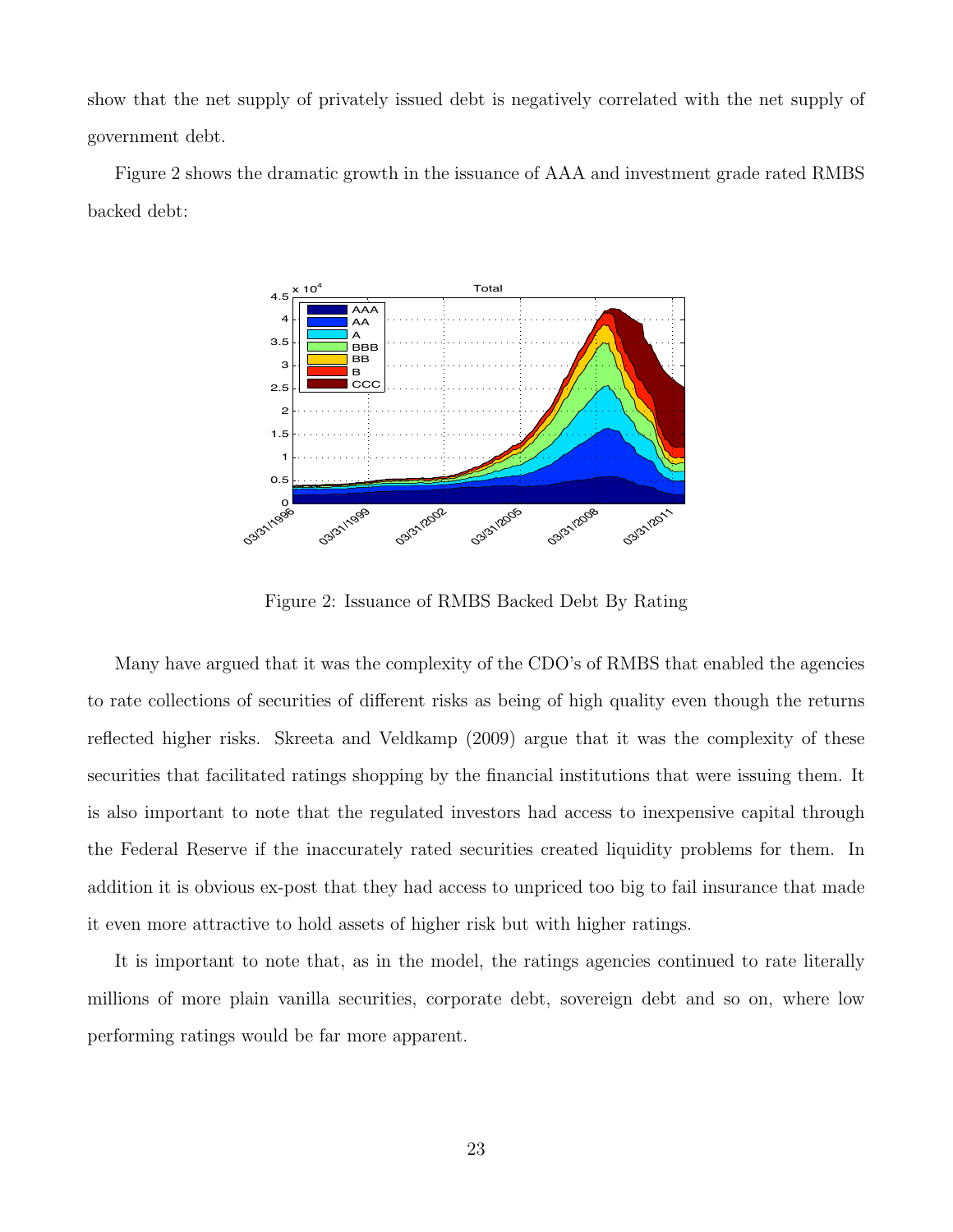# 4 Conclusion

Much of the academic and policy discussion of the problems with credit ratings focuses on the potential distortion created by the "issuer pays" structure of the industry. In this paper we have argued that the issuer-pays structure is a natural outcome given the inherent problems with an investor-pays model. We also show that reputational concerns can overcome the issuers incentives to have biased ratings.There will always be a distortion in this environment that arises from the fact that purchasers of ratings can choose not to reveal them. The innefficiency results because information is being produced that is not being used.

The significant problems with credit ratings arose as government regulation became binding on a large investor class and constrained their holdings of risky assets. At the same time the supply of traditional safe assets declined, leading to newly created private sector versions of safe assets and the ratings agencies were called on to rate a richer variety of securities.

These privately created assets were both more complex and opaque making them more difficult to rate. Our model suggests that investors in this restricted class would have been interested in holding riskier securities that passed the threshold because they would provide ex-post higher returns. The experience of 2007-2009 suggests that restricted investors continued to invest in the claims rated inaccurately even after it became clear to them that some ratings did not perform as expected.

A key insight of our analysis is that regulatory reliance on ratings and prudential regulation based on risk weighting is a major culprit. Without eliminating that reliance it will be difficult to overcome the preference of regulated investors to hold assets with upwardly biased ratings. This suggests that the usual characterization of the credit rating industry as being primarily distorted by the incentives of the "issuer pays" model is wrong.

The regulatory reforms embodied in the Dodd-Frank Act aim to remove regulatory reliance and put the onus on investors to certify the safety of the assets they hold. The time horizon for implementation of this is very long and it is not clear how investors are going to replace the services of ratings agencies. Earlier attempts to replace the reliance on CRAs and put the burden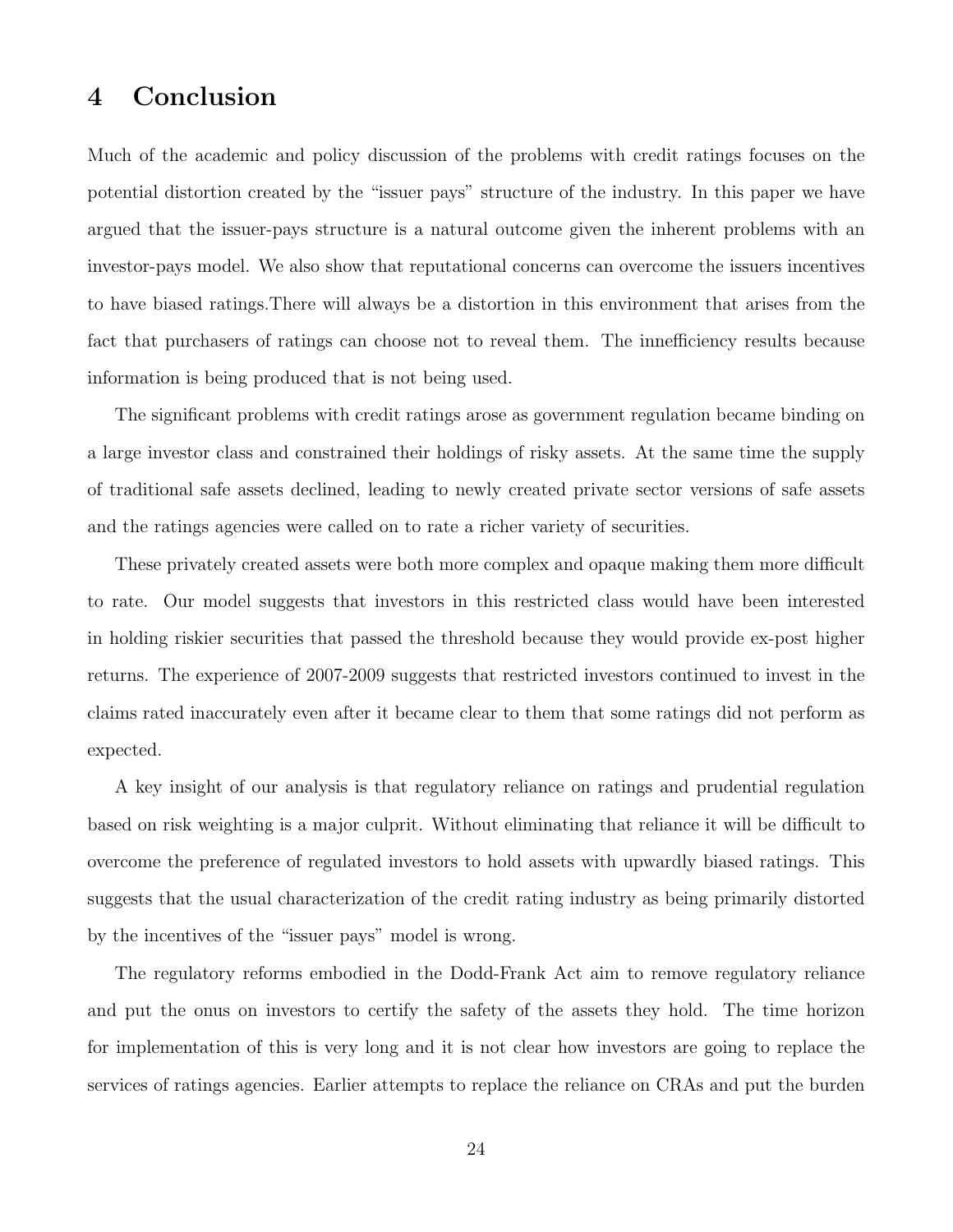on investors met with strong resistence from the securities industry.